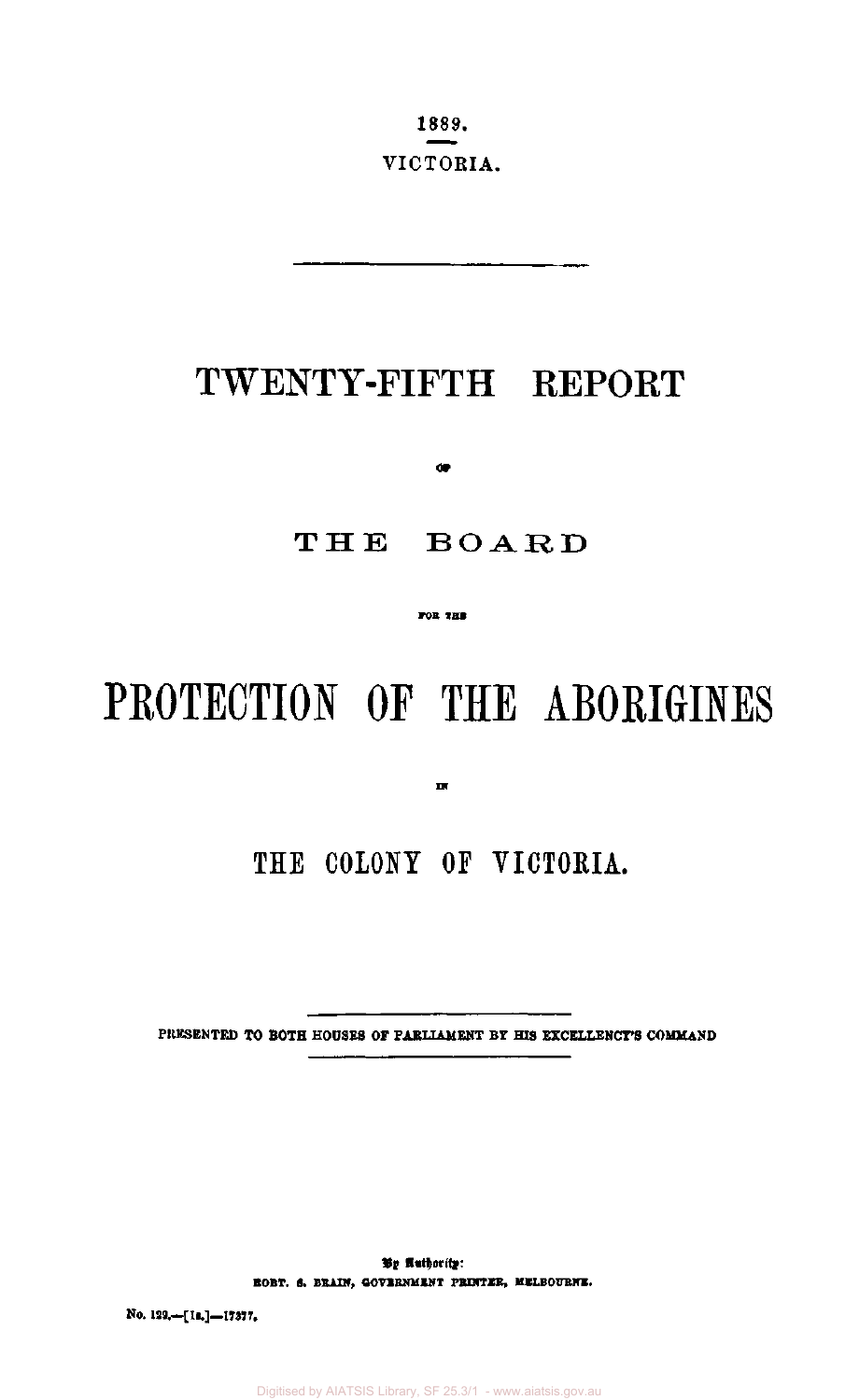|                                                 |                      |                  | APPROXIMATE COST OF REPORT. |           |      |                  |                 |  |
|-------------------------------------------------|----------------------|------------------|-----------------------------|-----------|------|------------------|-----------------|--|
| Preparation-Not given.<br>Printing (760 copies) | <br>$\bullet\bullet$ | $\bullet\bullet$ | <br>                        | $\bullet$ | <br> | $\bullet\bullet$ | E s. d.<br>2500 |  |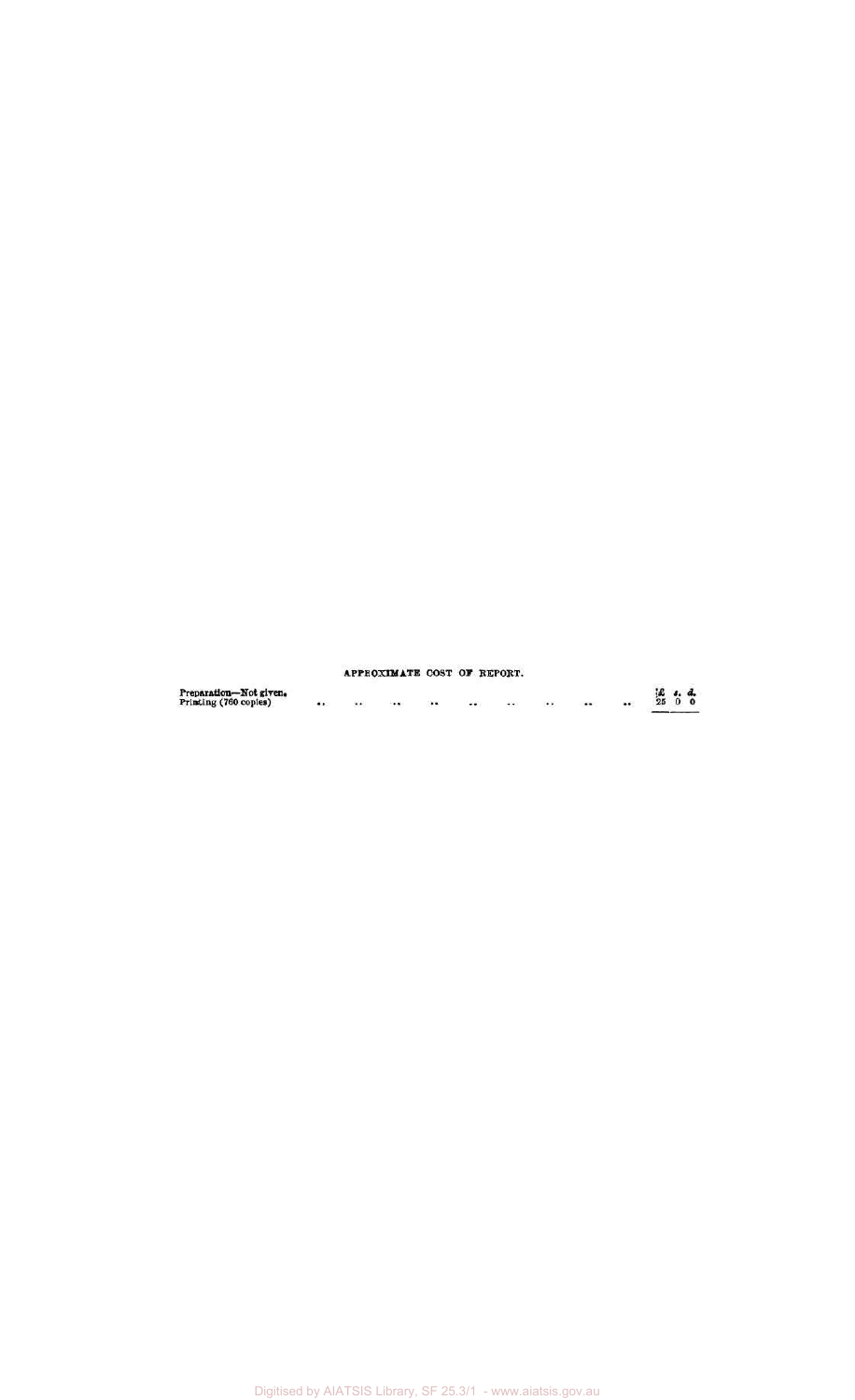### REPORT.

#### 4th November, 1889.

SIR,

The Board for the Protection of the Aborigines have the honour to submit for Your Excellency's consideration their Twenty-fifth Report on the condition of the Aborigines of this colony, together with the reports from the managers of the stations, and other papers.

1. The Board have held two special and eight ordinary meetings during the past year.

2. The average numbers of Aborigines and half-castes who have resided on the various stations during the year are as follow:—

| Coranderrk, under the management of Mr. Shaw |                         |    | $\cdots$              | <br>                    | 78  |
|----------------------------------------------|-------------------------|----|-----------------------|-------------------------|-----|
| Framlingham,                                 | ,,                      | ,, | Mr. Goodall           | <br>                    | 90  |
| Lake Condah,                                 | ,,                      | "  | Revd. J. H. Stähle    | <br>$$                  | 84  |
| Lake Wellington,                             | $\overline{\mathbf{u}}$ | ,  | Revd. F. A. Hagenauer | $\bullet\bullet\bullet$ | 61  |
| Lake Tyers,                                  |                         | ,, | Revd. John Bulmer     | <br>                    | 60  |
| Lake Hindmarsh, "                            |                         | ,, | Revd. P. Bogisch      | <br>                    | 48  |
|                                              |                         |    |                       |                         |     |
|                                              |                         |    |                       |                         | 421 |
|                                              |                         |    |                       |                         |     |

Others visit the stations and reside there during short periods of the year.

3. The number of half-castes, who, under the operation of the new Act for the merging of half-castes among the general population of the colony, are earning their living with some assistance from the Board is 113.

4. Rations and clothing are still supplied to those of the half-castes who, according to the " Amended Act," satisfy the Board of their necessitous circumstances.

5. The Board are drawing up regulations to be submitted for Your Excellency's approval for apprenticing boys and girls to trades and other useful occupations.

6. The " Amended Act" makes provision that all able-bodied half-castes who were under 34 years of age when the Act came into operation will have to leave the stations by the last day of the present year. As the number of pure blacks is very small, the Board unanimously adhere to their general policy with regard to the amalgamation of stations, with the twofold object of first and primarily improving the condition and comfort of the full blacks themselves, and in the second place of reducing the annual expenditure.

7. Return showing (1) The total expenditure on each station; (2) The net income derived from each; (3) The actual cost of each: $-$ 

| Station.        |           |          | Expenditure. |     |      |          |        | Net Income. |    |           | Actual Cost. |   |       |
|-----------------|-----------|----------|--------------|-----|------|----------|--------|-------------|----|-----------|--------------|---|-------|
|                 |           |          |              |     | d.   |          | £      | -3.         | а. |           |              |   | s. d. |
| Coranderrk      |           |          | 2.080        |     | 2 10 | $\cdots$ | 940 11 |             | 9  |           | 1,139 11     |   |       |
| Framlingham     | $\cdots$  |          | 2.147        | -18 | -9   |          | 51     |             | 2  |           | 2,096 17     |   |       |
| Lake Condah     | $\cdots$  | $\cdots$ | 1.453        | 5   | -5   |          | 405    |             | -2 | $\cdots$  | 1.047 18     |   | -3    |
| Lake Wellington |           |          | 927          |     |      | $\cdots$ | 183    | 8           | 0  | $\ddotsc$ | 720 13       |   | -9    |
| Lake Tyers      | $\ddotsc$ |          | 1.046        | 3   |      |          | 21     | 0           |    | $\cdots$  | 1,025        | 2 | -6    |
| Lake Hindmarsh  |           |          | 1.551 12     |     | -9   |          | 227    |             |    |           | 1.329        | 5 | -2    |

Return of births, marriages, and deaths during the past year :-

| Station.        |           |      |          | Births. |          | Marriages. |          | Deaths. |
|-----------------|-----------|------|----------|---------|----------|------------|----------|---------|
| Coranderrk      |           | <br> |          | 3       |          |            |          | 2       |
| Framlingham     |           | <br> | $\cdots$ | 4       |          | 2          | $\cdots$ |         |
| Lake Condah     | $\cdots$  | <br> |          | 5       |          | $\cdots$   |          | 9       |
| Lake Wellington |           | <br> |          | 2       | $\cdots$ |            |          |         |
| Lake Tyers      | $\ddotsc$ | <br> |          | 5       |          |            |          | 4       |
| Lake Hindmarsh  |           | <br> |          | 4       |          |            |          | 2       |
|                 |           |      |          |         |          |            |          |         |
|                 |           |      |          | 23      |          | 2          |          | 19      |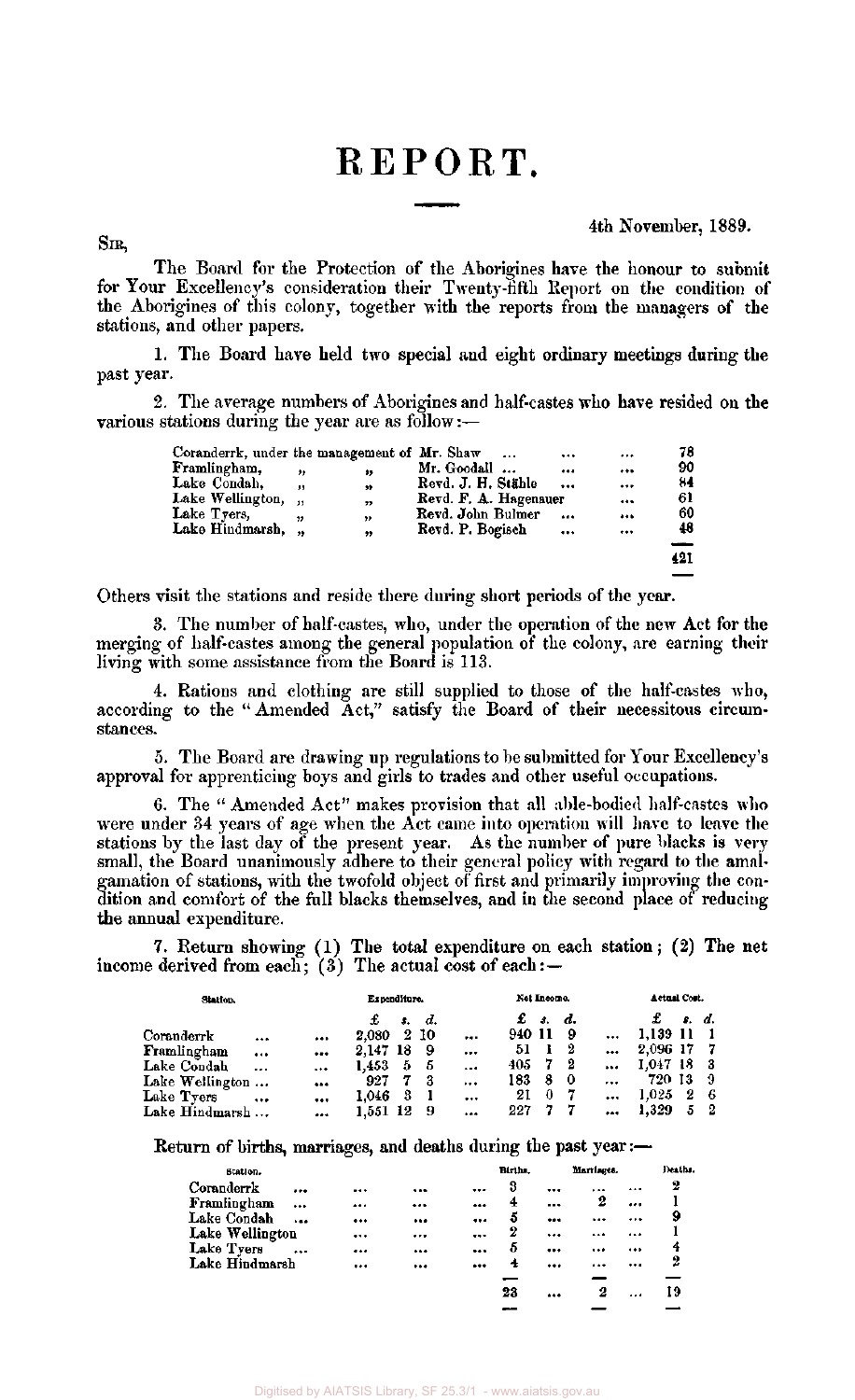8. There **are** still some full blacks who have not settled down on any **station.**  These are supplied with clothing and rations at depôts in different parts of the colony, and are regularly visited by the general inspector. The number of these depôts can soon be considerably reduced without any hardship to the Aborigines.

> I have the honour to be, Your Excellency's most obedient servant,

> > ALEX. MORRISON,

Vice-Chairman.

His Excellency

**Sir H. B. Loch, G.C.M.G., K.C.B., &c, &c, &c.**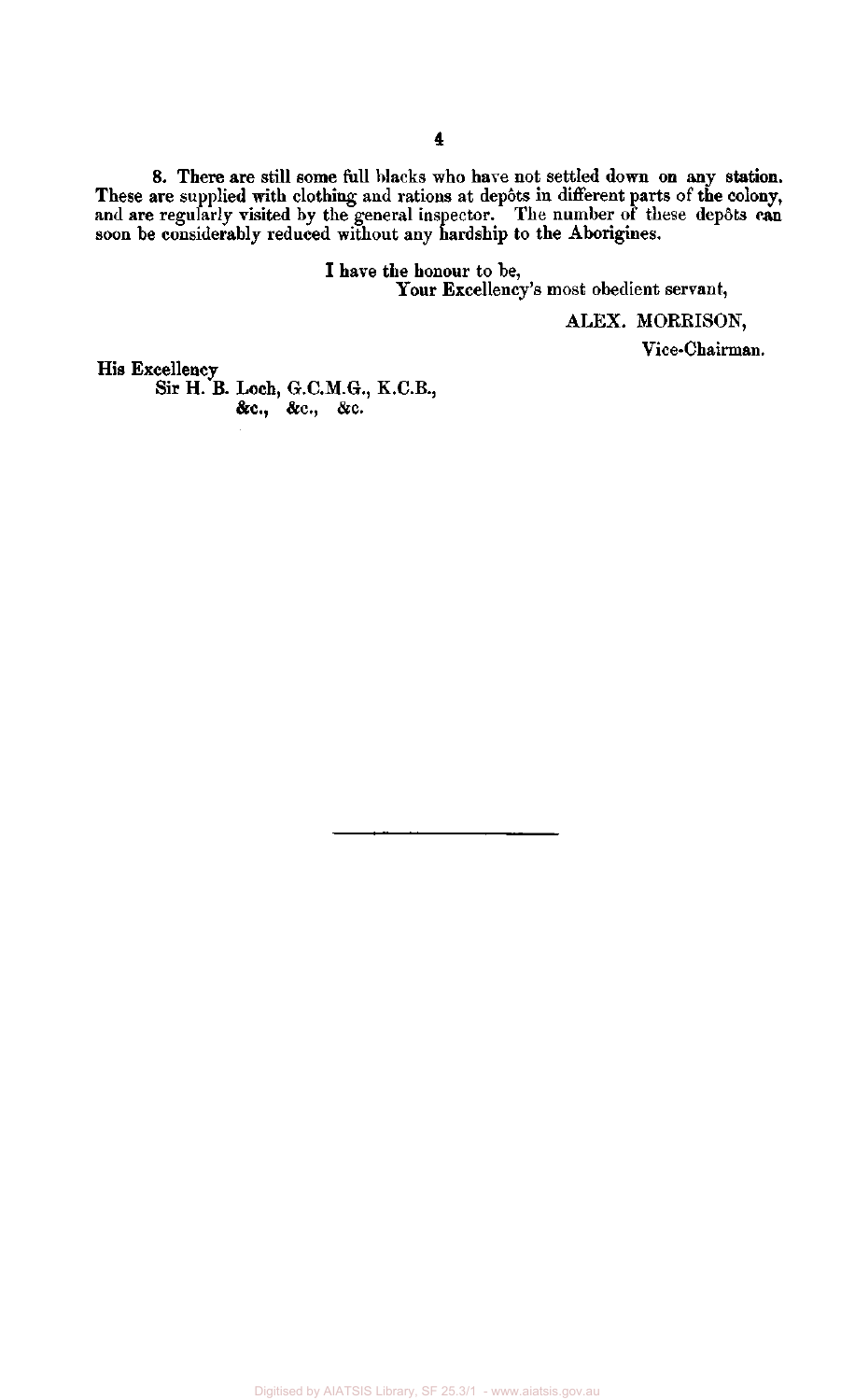### APPENDICES.

#### APPENDIX I.

SIR,

Coranderrk, 30th June, 1889.

I have the honour to forward you my annual report of the condition of the natives and work of this station for the twelve months dating from 1st July, 1888, to 30th June, 1889.

I am again thankful to be able to report that the health of the people generally has been very good during the whole year; in fact, we have not had a single death among the adult blacks for more than two years, and only one death among the adult half-castes, which was that of an elderly woman (Mrs. Morgan) who came here in a dying state from another station.

One of our men (Mooney Clark), who visited the same camp and station that she came from, contracted typhoid fever, but with prompt medical attendance, isolation, and good nursing was restored to his usual health and strength in a few weeks, and the disease, I am happy to say, was stamped out. As a consequence of the general good health of the people, the cost for medical attendance to this station is less by more than one-half for the last year or so than it was a few years ago, which is cause for much thankfulness.

Although we have at times had a little trouble with one or two who occasionally will indulge in intoxicating drink, yet upon the whole the station may be said to have passed the year in comparative peace and comfort.

The work of the station has been regularly and properly attended to. The fences, buildings, and everything have been kept in good order, and all the work has been done by the natives themselves.

Notwithstanding the severe drought of last season, our hay and potato crops turned out pretty well, but our hop crop was not quite up to former years.

The religious and secular instruction of the children has been attended to by the teacher, Mr. John Mackie, and divine service has been regularly conducted morning and evening every Sunday throughout the year.

On the 14th May a special service was held, when five adults and ten children were baptized by the Revd. A. Mackie, of Lilydale.

The number of residents has been as follows:—

|                     |          | Average. |    |       | Total. |          |    |    | Average. |          |       | Total |
|---------------------|----------|----------|----|-------|--------|----------|----|----|----------|----------|-------|-------|
| $J$ uly<br>         |          | 81       |    |       | 83     | January  |    |    | 88       |          |       | 89    |
| August<br>          |          | 80       | $$ |       | 81     | February |    |    | 85       | $\cdots$ |       | 88    |
| September           | 444      | 80       |    |       | 82     | March    |    |    | 87       |          |       | m     |
| October<br>         | $\cdots$ | 80       |    | $$    | 82     | April    | $$ | $$ | 84       |          | $***$ | 8.    |
| November<br>$1 + 4$ |          | 75       |    | $***$ | 83     | May      |    |    | 83       |          |       | 84    |
| <b>December</b><br> |          | 76       |    |       | 79     | June     |    |    | 81       |          | $***$ |       |

The above may be divided as follows, viz.:—26 males, 20 females, whose ages vary from 14 to 62 years ; children under 14 years, 20 boys and 18 girls. Of the adult blacks, only a few are young and able to do much work, so, as usual, the elderly half-castes have to do all the particular work of the station.

| Date.                                                                  | Name.                                             |                                 |                  | Sex.          | Names of Parents.                                                                                |                                                     | Colour.                                                                                |
|------------------------------------------------------------------------|---------------------------------------------------|---------------------------------|------------------|---------------|--------------------------------------------------------------------------------------------------|-----------------------------------------------------|----------------------------------------------------------------------------------------|
| 19th January, 1889<br>26th March, 1889<br>10th June, 1889<br>$\ddotsc$ | Alfred Davis<br>Jessie Dunolly<br>Maggie Campbell | <br><br>$\bullet\bullet\bullet$ | <br>$\cdots$<br> | м<br>F.<br>F. | Alf. Davis<br>Lizzie Davis<br>Tom Dunolly<br>Jessie Dunolly<br>Alick Campbell<br>Lizzie Campbell | <br><br><br><br><br><br><br>$$<br><br><br><br>5.4.8 | Half-caste.<br>Half-caste.<br>Half-caste.<br>Half-caste.<br>Half-caste.<br>Half-caste. |

| TABLE OF BIRTHS. |  |
|------------------|--|
|------------------|--|

#### **TABL E O F DEATHS .**

| Date.                                    | Name.                                                   | Ŝет. | Age.                                     |                                      | Cause of Death.        | Colour.                    |
|------------------------------------------|---------------------------------------------------------|------|------------------------------------------|--------------------------------------|------------------------|----------------------------|
| 22nd January, 1889<br>24th January, 1889 | Jimima Campbell<br>$\cdots$<br>Maria Morgan<br>$\cdots$ | F.   | $1\frac{1}{2}$ years<br>$1\bar{b}$ years | Diarrhœa<br>$\cdots$<br>Diarrhœa<br> | $\cdots$<br><br><br>$$ | Half-caste.<br>Half-caste. |

There have been no marriages during the year.

Our stock has increased from 247 to 272 head, and now consists of the following, viz.:—97 cows, 66 heifers, 62 steers, 20 calves, 8 working bullocks, 3 Hereford bulls, and 12 horses.

The number of half-castes now earning their own living away from the station is eleven, six females and five males, and generally all are doing well.

Before concluding, I must refer to the excellent order in which some of the natives are keeping their gardens. They have not only nicely laid out and arranged flower gardens in front of their cottages, but they also grow quantities of vegetables in portions of ground fenced in behind their houses. The women also are keeping the inside of their houses much cleaner than they used to do, and are giving more attention to their family and domestic duties.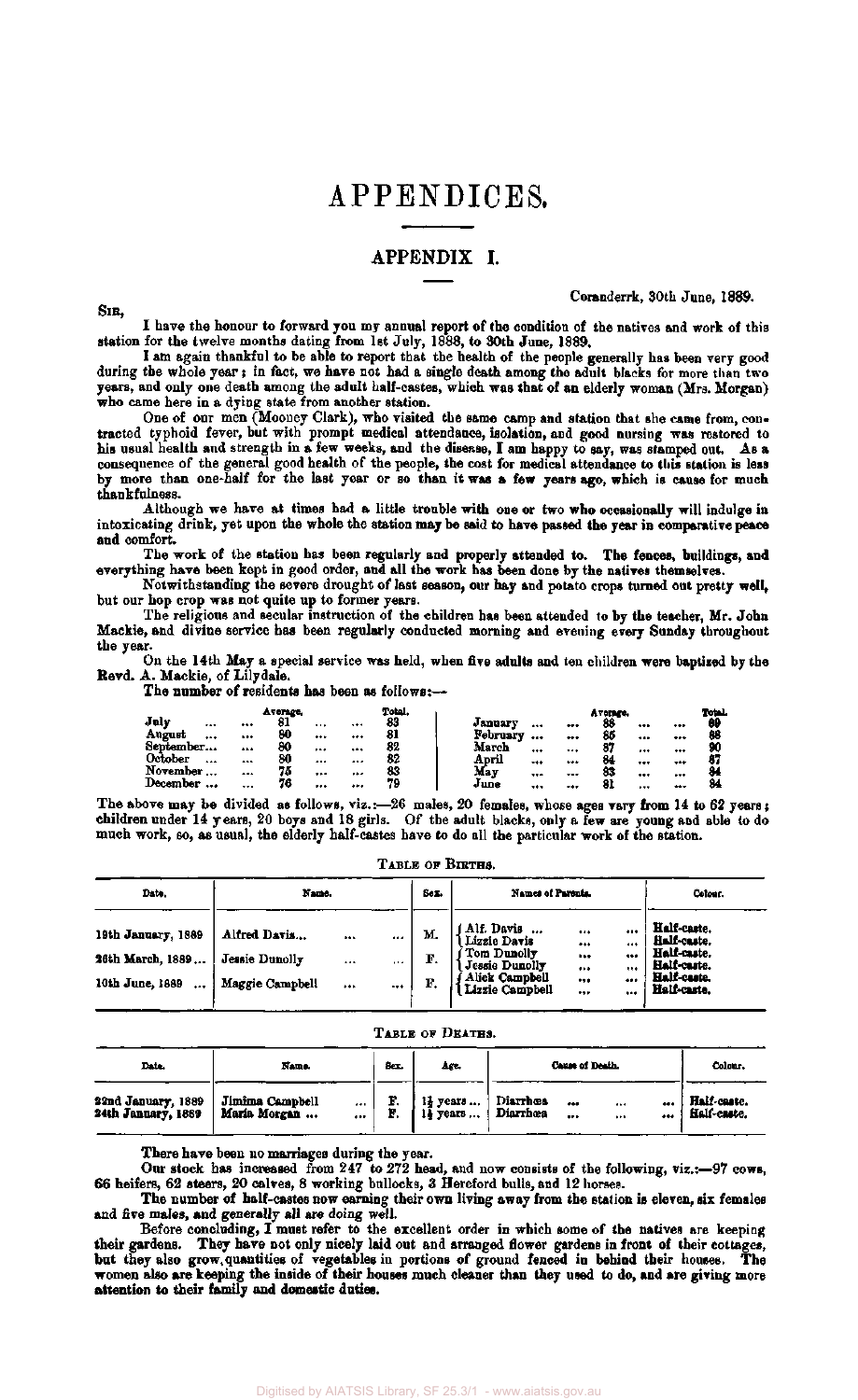They also make a great deal of money during the summer months by making and selling baskets, and the money so earned is generally well laid out either in the purchasing of clothing, or furniture for their houses, and thus, as they grow in habits of usefulness and industry, they are improving in health, happiness, and comfort.

I have the honour to be, Sir, Your obedient servant,

JOSEPH SHAW.

To the Revd. F. A. Hagenauer,

Acting Secretary, Board for Protection of Aborigines, Melbourne.

#### APPENDIX II.

SIB, Aboriginal Station, Purnim, 29th July, 1889.

I have the honour herewith to forward my report for the year ending 30th June, 1889.

I have very much pleasure in being able to forward a very favorable report upon the general condition of things on this station.

During the year a very fair amount of work has been done. About 200 acres of dead timber has been picked up and burned off"; 10 acres of land have been cleared and planted with potatoes ; and about 5 miles of post and wire fencing erected ; also about 40 acres have been ploughed and sown with oats, from which we gathered but a poor harvest, owing to the extraordinarily dry season we experienced in this part of the colony. We are now busily engaged in clearing about 20 acres of good flat land for further cultivation, around and through which some good draining has been done.

All classes of stock have done remarkably well. Our flock of sheep produced the extraordinary percentage of 110, besides cutting 5s. worth of wool per sheep. The lambs sold up to 7s. 3d. per head, topping the market at that time. Owing to the dry weather, I had to dispose of all the sheep I had on hand, as my grass was getting scarce, but satisfactory prices were obtained for them. Owing to the very satisfactory result of the experiment of keeping sheep here, I would recommend the Board to re-stock with good suitable sheep as soon as shorn sheep can be obtained.

The cattle have also done remarkably well, all have been very healthy during the whole year, no deaths having occurred amongst them. They, as well as the sheep, have produced a good result, viz., 100 per cent.

We have killed for consumption on the station during the year, 30 head of cattle and 262 sheep. The deaths among the sheep have been 16—10 of the number having been killed by the dogs, while

several of the others died during lambing. The health of the people has been much better than during the previous years, no deaths having occurred.

Highly satisfactory progress has been made by the children in school under the able instruction of the teacher, Miss F. Powell—the percentage of passes obtained being a little over 85.

The number of natives on the station roll is 96, the average attendance being 90.

Return of births, marriages, and deaths :—

| Name.                                              |                             |                                  | Date.                                                                             |                              | Parents' Names.                                                                                                                                                                       | Colour.                                          |                                                                                                  |
|----------------------------------------------------|-----------------------------|----------------------------------|-----------------------------------------------------------------------------------|------------------------------|---------------------------------------------------------------------------------------------------------------------------------------------------------------------------------------|--------------------------------------------------|--------------------------------------------------------------------------------------------------|
| Margaret<br>Lizzie<br>.<br>Kate<br>$$<br>Winnifred | <br>$$<br>$\cdots$<br>$***$ | $\cdots$<br>$\cdots$<br>$-1$<br> | 9th October, 1888<br>3rd November, 1888<br>14th October, 1888<br>29th April, 1889 | $\cdots$<br><br>$\cdots$<br> | Henry Nelson<br>Maggie Nelson<br><br>$\cdots$<br>Frank Blair<br><br>Margaret Blair<br>John Friday<br>Kate Friday<br>$\cdots$<br><br><b>Frederick Murry</b><br>Susan Murry<br>$\cdots$ | <br>$\cdots$<br><br><b>A 6 6</b><br><br><br><br> | Half-caste.<br>Half-caste.<br>Black.<br>Black.<br>Black.<br>Black.<br>Half-caste.<br>Half-caste. |

**Brevis** 

There have been two marriages during the year. First, that of Diana Allan to Governor Baxter ; second, Joseph Crow to Lizzie Sanders. The first marriage was between two blacks, the second between two half-castes. Deaths, one.

> I have the honour to be, Sir, Your most obedient servant, WILLIAM GOODALL.

Rev. F. A. Hagenauer, Acting General Inspector, B.P.A.

#### APPENDIX III.

SIR, Mission Station, Lake Condah, 30th July, 1889.

In compliance with your request, I beg to forward my annual report with reference to the Aborigines under my care, and the management and progress of this station.

The total number of blacks and mixed blood belonging to the station is 117 ; the average number of residents 84 ; while rations were served out to 100 on an average.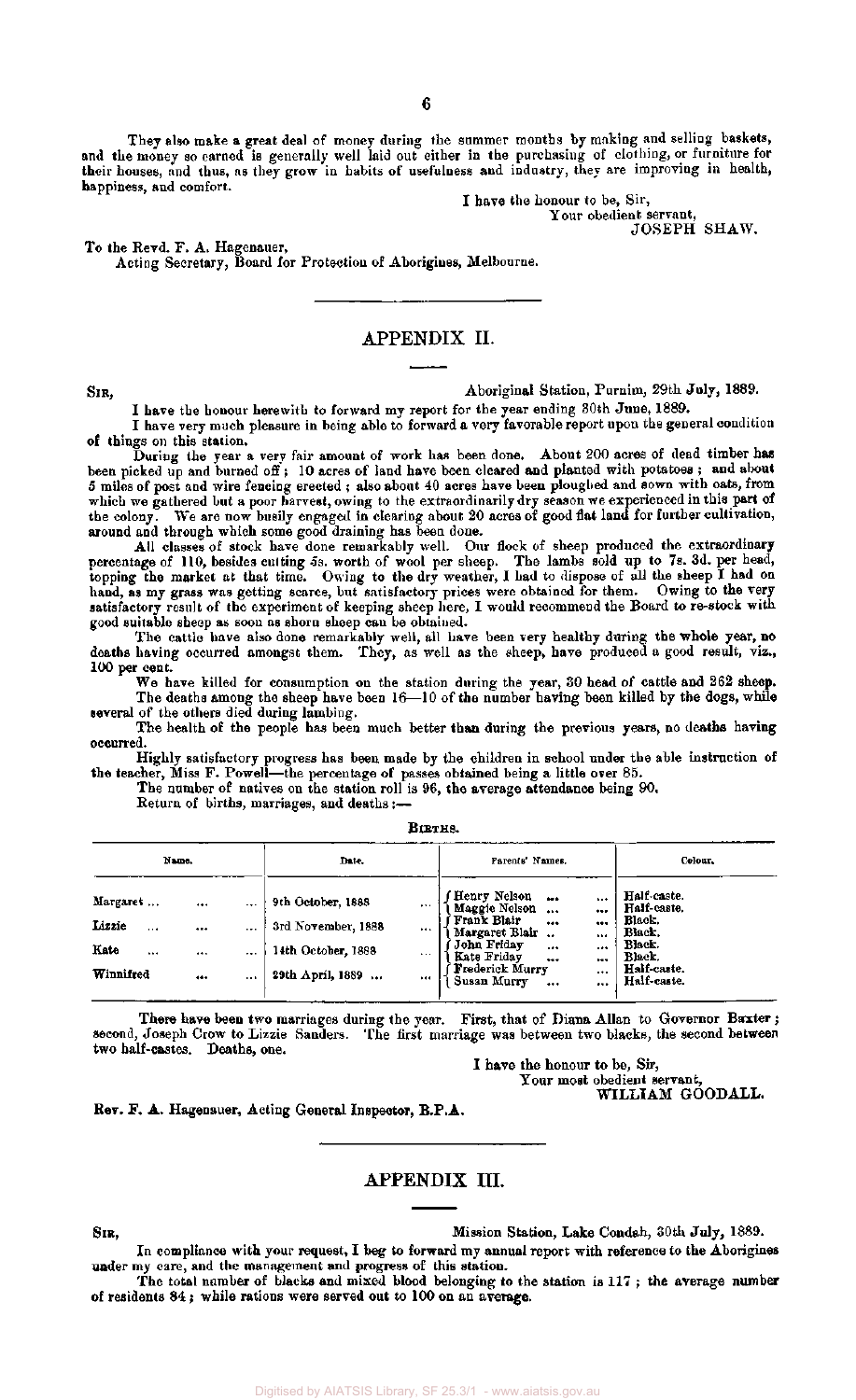The state of health was not so good as in previous years, and consequently the mortality was also greater.

The conduct of the Aborigines was, with a few exceptions, satisfactory.

The work done by them during the year consisted chiefly of fencing, clearing ground, gardening, cultivating, rearing stock, &c.

The school is still carried on by Mr. R. J. Gilsenan, and the children make good progress under his tuition.

The gardens yielded a fair supply of fruit, but very few vegetables. The hay harvest was a scanty one, while the potatoes were a complete failure, owing to the drought which prevailed last year.

The stock now on the station is as follows :—235 head of cattle of all descriptions, including working bullocks, and 90 sheep.

The cross-bred sheep which we had were removed to Framlingham, where they were sold and will be accounted for. Since they were removed they were replaced by 95 Hereford heifers.

The half-castes who had to leave the station by Act of Parliament are employed in various kinds of work in the neighbourhood. Of the three young men who were in Mr. Rowe's service at Glenfine, two have returned to the station, but as rations for half-castes cease by the end of the present year, they will shortly enter into situations again.

We had a considerable number of distinguished visitors on the station during the year, and all were pleased with what they saw and heard during their sojourn with us.

The Rev. Allan W. Webb, of Melbourne, who had a considerable experience of aboriginal life in South Australia, writes on the 13th March, 1889, as follows :—" I have been surprised and delighted in seeing what has been accomplished for the social and religious elevation of our dusky fellow-subjects. Having as a member of the board of management of a kindred institution in a neighbouring colony seen a good deal of such work, I unhesitatingly affirm that Condah in every respect excels

What a triumphant answer is given in this success to the oft-repeated assertion that the aboriginal race is incapable of being raised above their nomadic and wild life. The domestic arrangements of the houses will compare favorably with those of many white people of the laboring class, whilst the decorous behaviour of old and young in public worship might point a lesson to many congregations. The work which the people have accomplished is surprising. The stone wall will be an enduring memorial of their persevering industry. Surprise after surprise has been experienced by me during the twenty-four hours of my visit, as I have passed from the houses to the school, and from the school to the church, and from the church to the gardens and the surroundings of the station."

Finally, I desire to thank the Government, and particularly the Board who have the disposal of the Government grant in their control, on behalf of the Aborigines under my care, for the food and clothing with which they were liberally supplied.

BIRTHS.

| Child's Name.                                                                                                            | Colour.                                                                                                                     | Date of Birth.                                       | Parents' Names.                                                                                                                                                                         |
|--------------------------------------------------------------------------------------------------------------------------|-----------------------------------------------------------------------------------------------------------------------------|------------------------------------------------------|-----------------------------------------------------------------------------------------------------------------------------------------------------------------------------------------|
| Louisa Catherine<br>Annie Hope<br>$\cdots$<br>$\cdots$<br><b>Ernest</b><br><br>Euphemia<br>$\cdots$<br><br>Norman Watson | Three-quarter black<br>Half-caste<br><br>Three-quarter black<br>  Half-caste<br>$\overline{a}$<br><br>  Three-quarter black | 29th March, 1889<br>25th May, 1889<br>6th June, 1889 | 19th September, 1888  Robert and Janet Turner.<br>20th November, 1888    George and Ellen Winter.<br>James and Ellen Muliett.<br>Alfred and Annie McDonald.<br>  James and Janie Young. |

DEATHS.

| Name.                                                                                                                                                         |                                                                              | Colour.                                                                                                                                                                                      | Date of Death.                                                                                                                                                                                       | Cause of Death.                                                                                                                                                                                                                                              | Age.                                                                                                                              |
|---------------------------------------------------------------------------------------------------------------------------------------------------------------|------------------------------------------------------------------------------|----------------------------------------------------------------------------------------------------------------------------------------------------------------------------------------------|------------------------------------------------------------------------------------------------------------------------------------------------------------------------------------------------------|--------------------------------------------------------------------------------------------------------------------------------------------------------------------------------------------------------------------------------------------------------------|-----------------------------------------------------------------------------------------------------------------------------------|
| Peter Rilev<br><br>Jessie Mullett<br>Annie Winter<br>Lilly Egan<br>$\cdots$<br>Ellen Winter<br>James Mullett<br>Ada King<br>$\cdots$<br><b>Frances Turner</b> | $\cdots$<br>$\cdots$<br>$\cdots$<br>$\cdots$<br>$\cdots$<br>$\cdots$<br><br> | Black<br>$\cdots$<br>  Three-quarter black<br>Half-caste<br><br>Black<br><br>$\cdots$<br>Half-caste<br>$\overline{a}$<br>Black<br><br>$\cdots$<br>Three-quarter black<br>Three-quarter black | 28th August, 1888<br>19th December, 1888<br>24th February, 1889<br>25th May, 1889<br>$\cdots$<br>27th May, 1889<br><br>1st June, 1889<br>$\cdots$<br>  27th June, 1889<br>8th July, 1889<br>$\cdots$ | Chronic disease of stomach<br>Consumption<br>$\cdots$<br>Congestion of lungs<br>Chronic bronchitis<br>$\bullet$<br>Consumption<br><br><br><b>Consumption</b><br><br>$-1$<br>: Convulsions<br>$- - -$<br>Extensive burns<br>and<br>couse-<br>quent exhaustion | $\ldots$   About 50 years.<br>16 уеатв.<br>$\ldots$   3 months,<br>3 уеагз.<br>33 years.<br>47 усага.<br>  13 уеага.<br>12 years. |
| Ernest Mullett                                                                                                                                                |                                                                              | Three-quarter black                                                                                                                                                                          | 12th July, 1889<br>$\cdots$                                                                                                                                                                          | Bronchitis<br>$\cdots$<br>$\cdots$                                                                                                                                                                                                                           | 3 months.                                                                                                                         |

|                 |   | Інсоми. |          | £        |          | s. d. |
|-----------------|---|---------|----------|----------|----------|-------|
| Wool<br>        |   |         |          | 131 11 3 |          |       |
| Skins and hides | . |         |          |          | 12 16 10 |       |
| Wattle bark     |   |         | $\cdots$ |          | 61 12 0  |       |
|                 |   |         |          |          |          |       |
| Total           |   |         |          | £206     |          |       |

#### **ExPENDITURE.**

£ *8.* 

| Cheque to B.P.A.<br>Wages to Aborigines | <br><br><br><br>Incidental station expenses, including<br>mending drays, saddlery, ploughing,<br>potatoes, &c., &c.<br>$\cdots$ |           |               |       |    |  |  |  |
|-----------------------------------------|---------------------------------------------------------------------------------------------------------------------------------|-----------|---------------|-------|----|--|--|--|
|                                         |                                                                                                                                 | $\ddotsc$ |               | 43 12 | -4 |  |  |  |
| Total                                   | $1 + 1$                                                                                                                         |           | $\ldots$ £206 |       |    |  |  |  |

I have the honour to be, Sir,

Your obedient servant, J. II. STÄHLE.

The Secretary, B.P.A., Melbourne.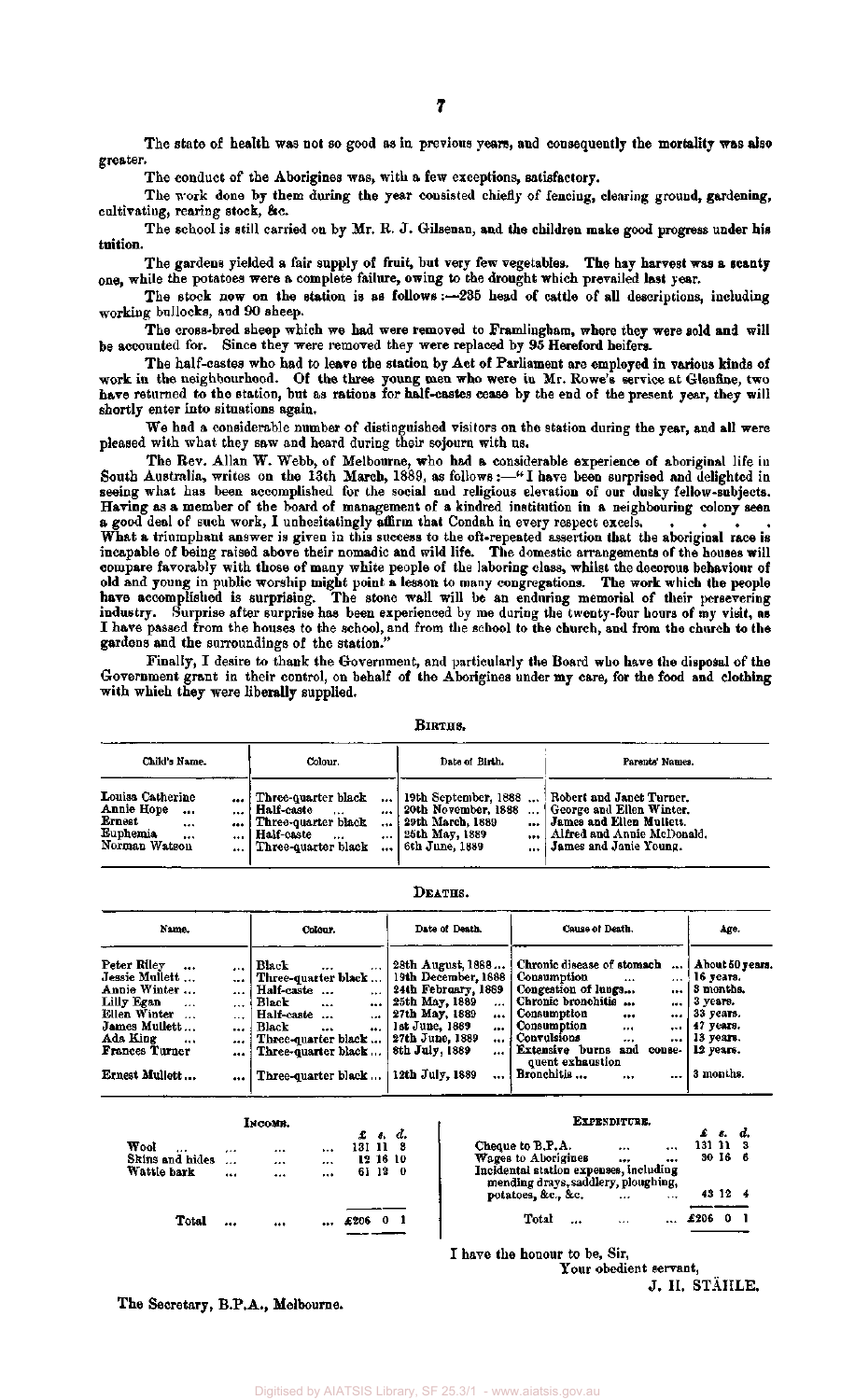#### APPENDIX IV.

#### Ramahyuck Mission Station, Lake Wellington, 27th July, 1889.

SIR,

I have the honour to forward to you my report on the state and progress of the mission work among the Aborigines under my care during the past year, from which you will observe the following particulars:—

I. The total number of Aborigines under my care is at present 91, including 29 half-castes who have left the station and settled elsewhere, but receive still the required attention until the time fixed by law has been accomplished.

II. The 29 half-castes are all employed with useful work, and in general are doing well, as you will observe from the monthly returns sent to your office.

**III.** The returns of marriages, births, and deaths are as follow:—

MARRIAGES.—None.

BIRTHS.—Two.

#### Arthur Moffat, 20th February, 1889.

Frederick John Stephen, 9th April, 1889.

DEATH.—One.

#### Mary Ellen Darby, 9th August, 1888. Teething.

IV. The general state of health has been good, so that we have had only lately to call the doctor for various diseases.

V. I am happy to be able to give a favorable report regarding the comfort and general cheerfulness of the people residing here. All are provided with good cottages, good and suitable clothes, and excellent food granted by the Board, and a liberal supply of fresh meat served out to them every morning; in addition to that, they receive wages for their work to supplement their supplies received from the Board.

VI. The system of education in connexion with the Department of Education is still in force at this station, and the results were very high at the last Inspector's examination  $(95\frac{1}{2})$  per cent). The school is also attended by the white children in the neighbourhood, which is at present of great importance, as there are only nine aboriginal children left who are within school ages. Out of school the boys are employed in general farm, garden, and other work, and the girls have to learn sewing and housework. All the children attend religious instruction and Sunday school, as reported on former occasions.

VII. The land belonging to the aboriginal reserve is 2,300 acres, including 500 acres of deep morasses, and the extent of the Avon River for the length of the reserve. The reserve is subdivided into the following paddocks:—

- A.—Large paddock of 1,800 acres including the morasses. The new dividing fence has been commenced, but will take some time yet before it can be finished, as the men generally have to do other station work.
- B.—A well-fenced 320-acre paddock for young stock, horses, and working bullocks. Many improvements have been made in this and other paddocks during the past year.
- C.—Paddock of 200 acres, in which the station buildings are situated. This paddock is subdivided into many small gardens, paddocks for calves, and cultivation grounds. The supply of vegetables, potatoes, &c., has not been so large as formerly in consequence of the great drought in this district during the past year, through which also the income from the station has been less and will be so for the next year.

VIII. The reserve is stocked with 250 head of well-bred cattle, through which, though not the property of the Government, a full supply of good fresh meat for all on the station is obtained, and a small number of surplus stock can be sold, so that wages can be paid from that income to all the men who work on the station. A good many cows are milked for the supply of milk and butter. Twenty-five head of fat cattle and about 55 fat sheep have been killed for the supply of fresh meat during the past year, which is of great importance to the natives. The surplus stock which has been sold is accounted for in the usual way below, for the general expenditure of the station and the paying of wages, and the accounts are duly audited as follows :-

| INCOME.                                                                                                  |                              |                            |                  |            |                               | EXPENDITURE.                          |      |                |              |            |           |  |  |  |
|----------------------------------------------------------------------------------------------------------|------------------------------|----------------------------|------------------|------------|-------------------------------|---------------------------------------|------|----------------|--------------|------------|-----------|--|--|--|
| Cash balance from last year<br>Income from hides<br>From surplus stock<br>Miscellaneous<br>Overdraft due | $\cdots$<br>$\cdots$<br><br> | $\cdots$<br><br><br>$$<br> | 160.<br>13<br>13 | 0 11<br>9. | £ s. d.<br>8178<br>-911<br>53 | General expenditure<br>Wages accounts | <br> | $\cdots$<br>$$ | 110 13<br>86 | s. d.<br>0 | - 0<br>-6 |  |  |  |
| Total                                                                                                    |                              | $\cdots$                   | £196 13 6        |            |                               | Total                                 |      |                | £196 13      |            |           |  |  |  |

IX. In regard to the general aspect of the station, the paddocks, the dwellings, and the public buildings, I am able to give a pleasing account, and all are in good order.

X. It is very desirable that the Board at an early date should frame new regulations for the remaining blacks now, as the half-castes have settled elsewhere.

In conclusion, I beg to express our best thanks to the Board for all the kind assistance given to the blacks, and to the General Inspector for his prompt attention, for the excellent qualities of clothes, stores, and medical attendance whenever it was needed. I also would thank the doctor and the authorities of the Sale Hospital for their kindness to our sick people.

I have the honour to be, Sir,

**Your** obedient servant,

F. **A. HAGENAUER,** 

**Missionary.** 

The Secretary, Board of Protection of Aborigines, Melbourne.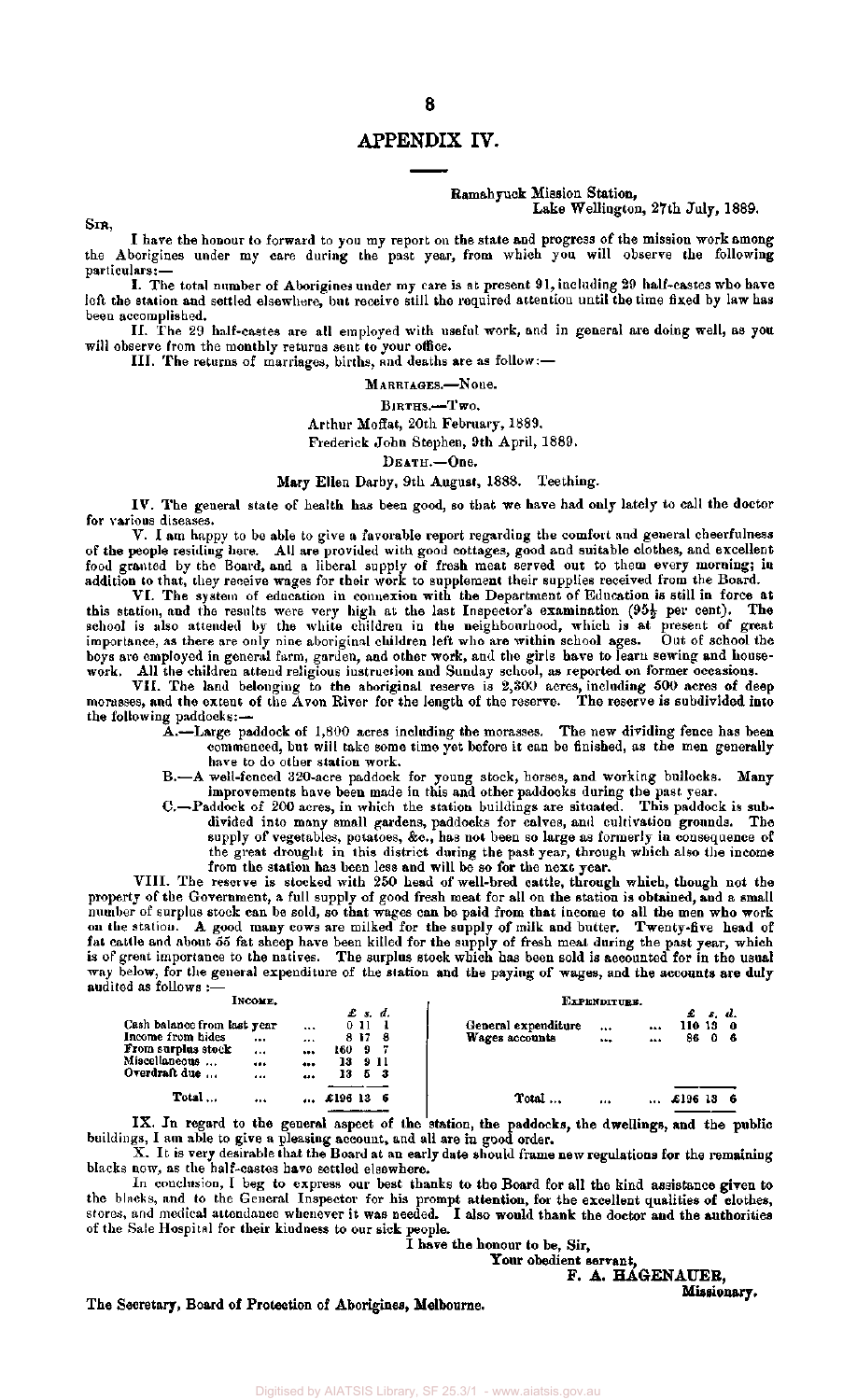#### APPENDIX V

#### SIR, Mission Station, Lake Tyers, 22nd July, 1889.

I have the honour to forward my annual report of work done on this station for the year 1888-9:—

1. The total number of Aborigines belonging to the station, since the half-castes have been removed, is 70, though many more have been here during the year ; but as they came from beyond the border of the colony, it is a doubtful matter if they are Victorian blacks, as it is difficult to determine if their boundary extends west of our boundary line.

2. During the months of April and May, 20 of the Maneroo tribe visited us, but they were a poor miserable remnant of their tribe. They were much addicted to opium smoking and other vices, which rendered them a very undesirable addition to our numbers. The average attendance during the year was about 60.

3. The total number of half-castes who have left the station is 12. There is only one half-caste woman left, who is married to a full-blooded Aboriginal, consequently she remains an Aboriginal within the meaning of the Act. There are also a few children, who will have to be sent to trades when they are of age to be sent away. On this station the law with regard to these people will be fully carried out.

4. From the return I append it will be seen that there were 5 births and 4 deaths and no marriages. I may state that at present the general health of the station is good.

5. With regard to the general health and comfort of the people, I may remark that they are supplied with everything to minister to their wants. They have good comfortable clothing provided for them, and food in abundance, so that with ordinary care and good moral living they should enjoy good health. In many cases where they have been out of health the cause may be traced to their own mode of living.

6. The education of the people is still attended to. The Department of Education has provided for many years an efficient teacher. The boys out of school are required to do the various works appointed for them.

7. The land belonging to the station consists of 4,200 acres ; 2,200 acres of this is fenced with a good post and rail fence.

8. The cultivation paddocks consist of about 10 acres, which are partly planted with fruit trees. There are about 400 trees; about 150 of them are in full bearing, though on account of the very dry season we have had the fruit crop was very small. We were not able to sell any fruit. The potato crop was a complete failure owing to the very dry weather. The reserve is stocked with about 40 mixed cattle. We have purchased 200 sheep, which were killed for meat. No cattle have been killed.

9. The work done has been chiefly confined to the 10-acre paddock. As much of it is planted with fruit trees, I find it better to have it turned over with the spade, as past experience shows that the Aborigines are not careful enough to use the plough among them.

10. There are 16 buildings on the station, 10 of which are occupied by the blacks—1 as a store, 1 a large house, which is at present unoccupied, but which was used as an orphan house, but as all the children have parents living with them it was not required. The other buildings are for mission purposes.

11. The income and expenditure I give in a separate sheet. On behalf of the Aborigines, I have to thank the Board for the liberal supply of clothing and provisions sent, and for their prompt attention to their various wants.

| Name.                             |                                     | Colour.                  | Date.                                                      | Parents' Names.                                          | Colour.                    |
|-----------------------------------|-------------------------------------|--------------------------|------------------------------------------------------------|----------------------------------------------------------|----------------------------|
| Pelham Chase<br>Matilda Hammond ' | <br>$\cdots$                        | Black                    | <br>4th August, 1888                                       | Andrew Chase<br><br>Catherine Chase<br><br>Eliza Hammond | Black.<br>Half-caste. Not  |
| <b>Evaline Thomas</b>             | <br><br>                            | Half-caste<br>Half-caste | <br><br>5th Sept., 1888<br>$\cdots$<br>25th July, 1888<br> | George Thomas<br><br><b>Agnes Thomas</b><br>             | <br>married<br>Half-caste. |
| Leslie Thorpe                     | $\bullet\bullet\bullet$<br>$\cdots$ | Half-caste               | <br>31st Dec., 1888<br>                                    | William Thorpe<br><br>Lily Thorpe<br><br>William Hayes   | Half-caste.                |
| Peter Hayes                       | <br>                                | <b>Black</b>             | <br>23rd Nov., 1888<br>.11.1                               | $\cdots$<br>Caroline Hayes<br>$\cdots$                   | Black.                     |

#### BIRTHS.

| × |
|---|
|---|

| Name.                   |          | Colour.               | Date.            | Disease.                          | Age.             |
|-------------------------|----------|-----------------------|------------------|-----------------------------------|------------------|
| <b>Charles Newkony</b>  |          | <br>Black<br>         | 1st March, 1889  | Pneumonia<br>$\ddotsc$<br>$$<br>  | 32 years.        |
| Pelham Chase            | $\cdots$ | <br><b>Black</b><br>  | 12th April, 1889 | Inflammation of lungs<br>$\cdots$ | 7 months.        |
| Lillian Hay<br>$\cdots$ |          | <br>Black<br>$\cdots$ | 16th April, 1889 | General debility<br><br>          | $\boldsymbol{v}$ |
| Leslie Thorpe           | $\cdots$ | <br>Half-caste        | 18th April, 1889 | Diarrhosa<br>$\cdots$<br>$$<br>   | 31<br>"          |

#### MARRIAGES.—*Nil.*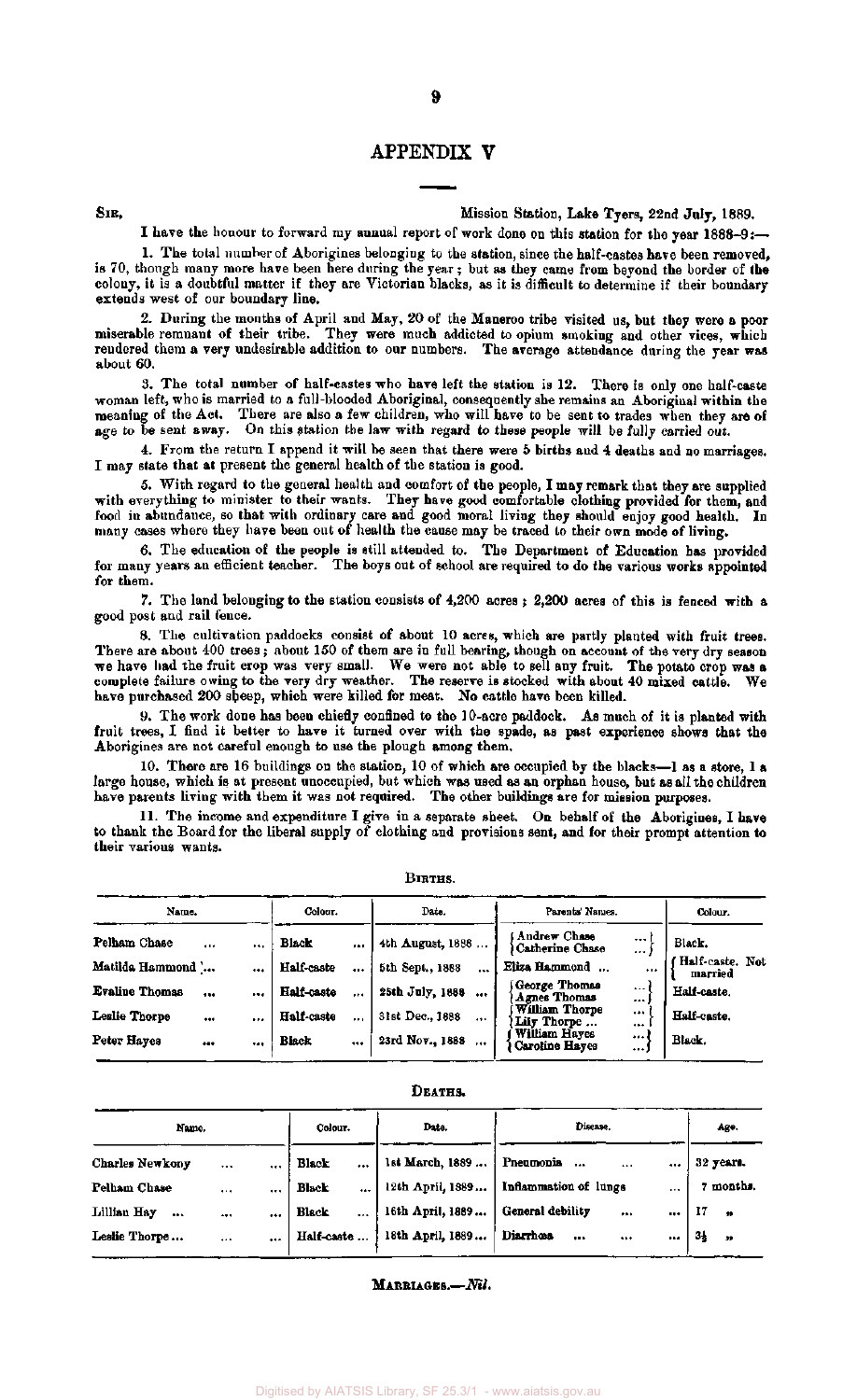LAKE TYERS MISSION STATION, GENERAL STATEMENT, 1888-9.

| RECEIPTS.                                                                                                                |                                     |            |                                  | EXPENDITURE.                                                                                                                                    |                              |               |
|--------------------------------------------------------------------------------------------------------------------------|-------------------------------------|------------|----------------------------------|-------------------------------------------------------------------------------------------------------------------------------------------------|------------------------------|---------------|
| 1888.<br>10th October. - By Cheque from B.P.A.  20 0 0<br>1889.<br>29th January.-By sale of sheepskins<br>Sale of $bag.$ | <br>                                |            | $\pmb{\pmb{z}}$ s. d.<br>0 19 10 | 1888.<br>lst July.-By balance of<br>account from<br>188.-88<br>$\bullet$ and $\bullet$<br>$\cdots$<br>1889.<br>30th June.-To sundry expenditure | $E = 3$<br>58 11 7<br>61 0 3 | $\mathcal{A}$ |
| Cheque from B.P.A.<br>Balance<br>$\cdots$                                                                                | $\bullet\bullet\bullet$<br>$\cdots$ | £119 11 10 | 71 16 9<br>18 14 6               |                                                                                                                                                 | £119 11 10                   |               |
|                                                                                                                          |                                     |            |                                  | I have the honour to be. Sir.                                                                                                                   |                              |               |

I have the honour to be, Sir, Your most obedient servant,

The Revd. F. A. Hagenauer, Acting General Inspector, B.P.A. JOHN BULMER.

#### APPENDIX VI.

SIR, Mission Station, Lake Hindmarsh, 23rd July, 1889.

I have the honour to forward my annual report for the year ending the 30th of June, 1889, with reference to the state and progress of the mission work among the Aborigines at the station, and those half-castes who reside in the neighbourhood on rented land.

The number of blacks and mixed blood belonging to the station is 71, of which the attendance was 48. Nearly all the half-castes who come under the new Act will have left the station at the close of this year for employment amongst the white population.

The following table will show the number of births and deaths among the people :-

BIRTHS.

| Name.                                                                           |                      | Colour.                               |                      | Date.                                                                |                              | Names of Parents.                                                                                                               |                                                 | Colour.                              |                                                                                                       |
|---------------------------------------------------------------------------------|----------------------|---------------------------------------|----------------------|----------------------------------------------------------------------|------------------------------|---------------------------------------------------------------------------------------------------------------------------------|-------------------------------------------------|--------------------------------------|-------------------------------------------------------------------------------------------------------|
| Hedric Andrew<br><br>Joh. Cornelius<br><br>Matthew<br><br><br>Herman Watson<br> | $\cdots$<br><br><br> | Mixed<br>Half-caste<br>Mixed<br>Mixed | <br><br><br>$\cdots$ | 31st Aug., 1888<br>9th Dec., 1888<br>6th May, 1889<br>30th May, 1889 | <br>$\cdots$<br>$\cdots$<br> | Robert Harrison<br>Sarah Harrison<br>Albert Combs<br>Ida Combs<br>Henry Fenton<br>Kitty Fenton<br>Archy Pepper<br>Jessie Pepper | $\ddotsc$<br><br><br>$$<br><br><br><br>$\cdots$ | <br><br><br>$\cdots$<br><br><br><br> | Black.<br>Half-caste.<br>Half-caste.<br>Half-caste.<br>Black.<br>Half-caste.<br>Black.<br>Half-caste. |

|                                                       | DEATHS.      |                     |           |                              |                                                                  |                                                        |  |  |  |  |  |  |  |  |
|-------------------------------------------------------|--------------|---------------------|-----------|------------------------------|------------------------------------------------------------------|--------------------------------------------------------|--|--|--|--|--|--|--|--|
| Name.                                                 |              | Colour.             |           | Date,                        | Cause of Death.                                                  | Age.                                                   |  |  |  |  |  |  |  |  |
| Ethel Gertrude<br><br><b>Blind Mattie</b><br>$\cdots$ | $\cdots$<br> | Half-caste<br>Black | $\ddotsc$ | 25th Oct., 1888<br>$\ddotsc$ | Marasmus<br>$\cdots$<br>  16th Feb., 1889    Old age, bronchitis | 2 years.<br>$\cdots$<br>85<br>$\cdots$<br>$^{\bullet}$ |  |  |  |  |  |  |  |  |



The state of health among those residing here has been good during last year. The number of children attending school is 9; these receive religious instruction every morning, and have been well taught in reading, writing, arithmetic, and singing by the Revd. C. W. Kramer. Religious services have been held as usual every morning, and two services on Sunday, besides Sunday school for the children.

The work done by the blacks consisted in clearing timber land for cultivation, and also work in the garden. The area of land under cultivation for wheat is 158 acres, which will add a large sum to the income for next year.

The wheat crop last season was very fair—14 bushels to the acre. Ploughing, sowing, and harrowing were done by white labour.

The station income and expenditure are as follow :—

|                  |                       |          |                      |        |                   |             | EXPENDITURE.                                                                              |           |                         |                             |
|------------------|-----------------------|----------|----------------------|--------|-------------------|-------------|-------------------------------------------------------------------------------------------|-----------|-------------------------|-----------------------------|
| $\cdots$<br><br> | <br>$$<br>$\cdots$    | <br><br> | £<br>37<br>28<br>136 | 2<br>2 | ₫.<br>7<br>4<br>9 |             | To C.B.P.A., cheque<br><br>.<br>$C.B.P.A.,$ wheat<br><br><br>Wages to men and general ex- |           | 2<br>29                 | -7                          |
| <br>Total        | <br>$7 + 4$           | <br>     | $\pounds 222$        |        |                   |             | <br>$\cdots$<br>Total<br><br><br>                                                         |           |                         |                             |
|                  | <br><br><br>$***$<br> | INCOME.  |                      | 21     |                   | - 8.<br>0 H |                                                                                           | penditure | 37<br>136<br>49<br>£222 | £ s. d.<br>$2 \overline{3}$ |

The grapes last season were very good in quality and quantity, and were sold to visitors. The stock on the station are looking well, and are in good condition. There are on the station—15 cows, 7 heifers, 7 steers, 2 calves, 1 bull, and 339 sheep and 163 wethers; also 2 horses.

In reference to the comfort, happiness, and contentment of the blacks I can again report favorably, and the people have no reason to be ungrateful for the abundant supply of rations, meat, and clothing which they receive in good quality from the Board, and for which I return the best thanks on behalf of our people.

I have the honour to be, Sir,

Your obedient servant,

Acting General Inspector of Aborigines, Melbourne.

Revd. F. A. Hagenauer, T. A. H. P. BOGISCH, Missionary.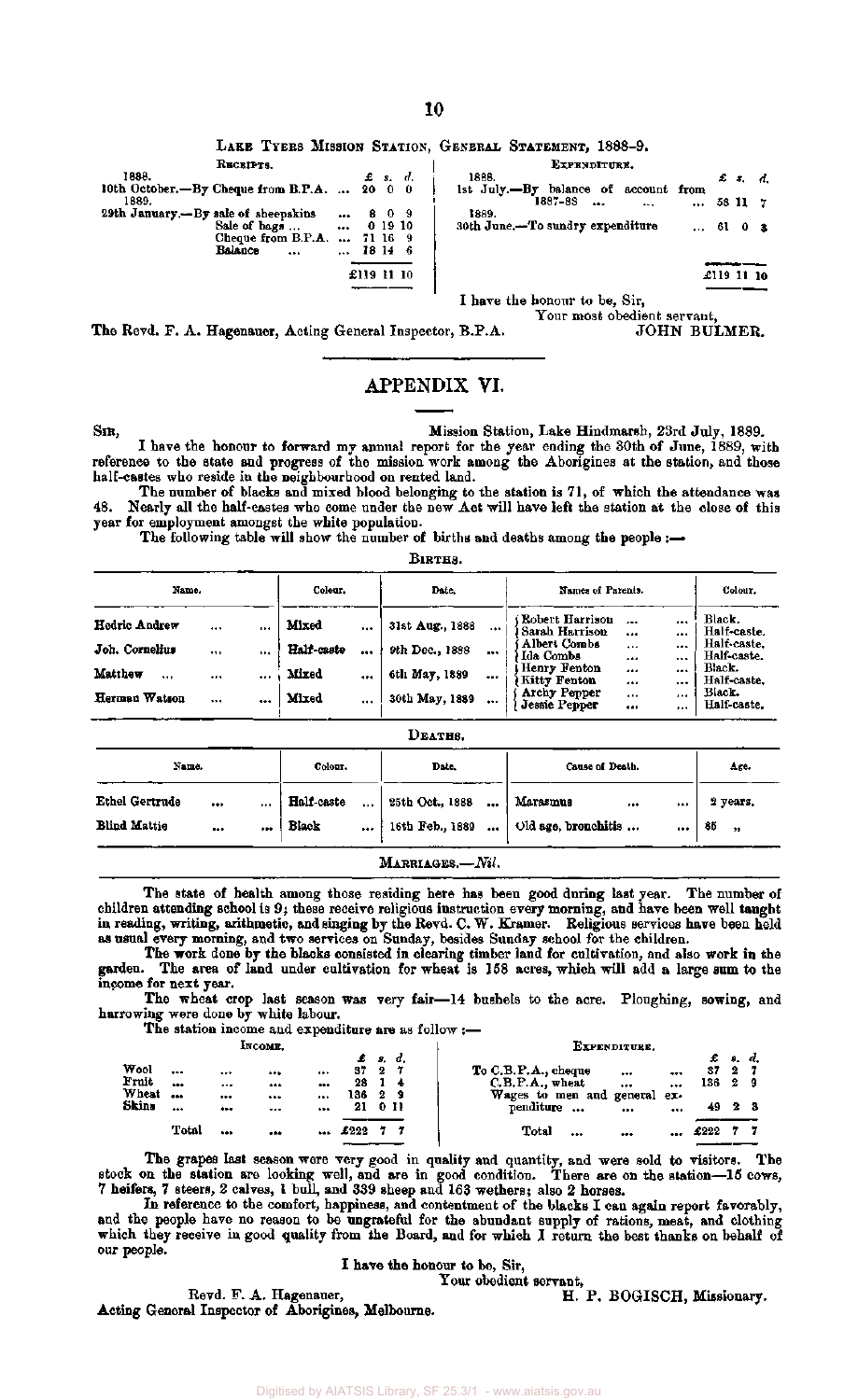#### APPENDIX VII.

BALANCE-SHEET, 1888-9.

|          |                                                |        |              |                      |                                          |                                    | £             |                                 | s, d,     | . d.<br>£                                                                                                                                                   |            |
|----------|------------------------------------------------|--------|--------------|----------------------|------------------------------------------|------------------------------------|---------------|---------------------------------|-----------|-------------------------------------------------------------------------------------------------------------------------------------------------------------|------------|
| n        | Balance in bank, $1/7/88$<br>General Inspector |        |              | $\cdots$<br>$\cdots$ |                                          | $\cdots$<br>                       | 190 11<br>10. |                                 | 8<br>4 10 | 10,368 16 8<br>Station accounts<br>$***$<br><br><br>Unexpended balance of vote-                                                                             |            |
| 99<br>,, | Mr. Shaw<br>Mr. Goodall                        |        | $\cdots$<br> | $\cdots$<br>$\cdots$ |                                          | <br>$-1$                           | 0             | 0 <sub>19</sub><br>$\mathbf{o}$ | 3<br>9    | Subdivision 1<br>£50<br>0<br>$^{\circ}$<br><br>$\mathbf{o}$<br>3<br>$\overline{\mathbf{0}}$<br>2<br><br>n                                                   |            |
| n        | Vote-Subdivision 1<br>,,                       | 2<br>3 | <br>         | 930<br>208<br>160    | $\bullet$<br>$\mathbf 0$<br>$\mathbf{0}$ | $\mathbf{0}$<br>-0<br>$\mathbf{0}$ |               |                                 |           | 7<br>9<br><br>n<br>54 7 9<br>Special advance from 1888-89 accounted for                                                                                     |            |
| ,,<br>n  | ,,<br>Ħ                                        | 4      | <br>         | 9,705                |                                          | 0 <sub>0</sub>                     | 11,003        | $\mathbf{0}$                    | - 0       | in year 1887-88<br>997 16 7<br><br><br>$***$<br>Balance in bank, 30/6/89<br>403 10 8<br><br>144                                                             |            |
| Produce  | <br>Sundry collections                         |        | $\cdots$<br> | <br>                 |                                          | <br>$\cdots$                       | 641<br>0      | 13<br>1                         | -8<br>0   | General Inspector<br>$£13$ 18 0<br>,,<br>Mr. Shaw<br>719<br>- 9<br>$\bullet\bullet$<br>$\cdots$<br>Mr. Goodall<br>- 9<br>$\bullet$<br>0<br>$\mathbf{r}$<br> |            |
|          |                                                |        |              |                      |                                          |                                    |               |                                 |           | 21 18 6<br>Repaid to Treasury<br>0.<br><br><br>                                                                                                             | $1 \theta$ |
|          |                                                |        |              |                      |                                          |                                    | £11,846 11    |                                 | 2         | £11,846 11 2                                                                                                                                                |            |

#### APPENDIX VIII.

ACCOUNT showing the Amounts Voted, &c, for the Aborigines, and the Amounts Expended from 1st July, 1888, to 30th June, 1889.

|                                    |                               |              |              |                      | £            | s. d.             |             |                                                             |           |                      |                         |                      |                       | £                  | s.                      | đ.     |
|------------------------------------|-------------------------------|--------------|--------------|----------------------|--------------|-------------------|-------------|-------------------------------------------------------------|-----------|----------------------|-------------------------|----------------------|-----------------------|--------------------|-------------------------|--------|
| Balance in bank, 1/7/88            |                               | $\cdots$     |              |                      | 190 11 8     |                   |             | Medical attendance, medicines, &c.                          |           |                      |                         | $\ddotsc$            |                       | 523                | o                       | 7      |
| 19                                 | in hands of General Inspector |              |              | $\cdots$             |              | $10 + 10$         |             | Seeds                                                       |           |                      |                         | دە                   |                       | 195 11             |                         | 7      |
| 99                                 | 12                            | Mr. Shaw     | $\ddotsc$    |                      |              | 0198              |             | Permanent improvements                                      |           |                      |                         |                      | مدو                   | 415 13             |                         | ь      |
| 33                                 | ,,                            | Mr. Goodall  | $\ddotsc$    |                      |              | $0\quad 0\quad 9$ |             | Hardware<br>$\ddot{\phantom{0}}$                            | $\ddotsc$ | $\cdots$             | $\ddotsc$               |                      |                       | 257                |                         | -110   |
|                                    |                               |              |              |                      |              |                   |             | Stock<br>$\ddot{\phantom{a}}$<br>Superintendent, Coranderrk |           |                      | $\ddotsc$               |                      |                       | 920 16 10<br>160   | $\mathbf{0}$            | 0      |
| Vote 1888-89-<br>Subdivision No. 1 |                               |              | £980         | 0<br>0               |              |                   |             | Teacher, Coranderrk                                         |           |                      | $\cdots$<br>            | <br>                 | <br>                  | 160 -              | Û                       | 0      |
|                                    | 2                             | <br>         | <br>208      | ٥<br>0               |              |                   |             | Matron                                                      |           |                      |                         |                      |                       | 71.                | 0                       | 0      |
| $\bullet$<br>33                    | ß                             | $\cdots$     | <br>160      | 0<br>0               |              |                   |             | Stores, clothing, provisions, &c.,                          |           |                      |                         | including            |                       |                    |                         |        |
| J)                                 | 4                             |              | <br>9,705    | 0.<br>0              |              |                   |             | carriage<br>                                                | $***$     |                      | $\bullet\bullet\bullet$ | $\cdots$             |                       | 5,128 9            |                         | 7      |
|                                    |                               |              |              |                      | 11,003 0     |                   | - 0         | Hop-growing, Coranderrk                                     |           |                      |                         |                      |                       | 811 11             |                         | з      |
|                                    |                               |              |              |                      | 641 18       |                   | - 8         | Wages to Blacks other than in hop ground,<br>Coranderrk     |           |                      |                         |                      |                       | 802                | 2                       | 4      |
| Produce<br>Sundry collections      |                               | <br>$\cdots$ | <br>$\cdots$ | $\ddot{\bullet}$<br> |              | 01                | $\mathbf 0$ | <b>Expenses in cultivation other than hope</b>              |           |                      |                         |                      | <br>                  | 212                | 5                       | 8      |
|                                    |                               |              | <br>مود      |                      |              |                   |             | Board, lodging, and travelling expenses                     |           |                      |                         |                      |                       |                    |                         |        |
|                                    |                               |              |              |                      |              |                   |             | (Aborigines)                                                |           |                      |                         |                      |                       | 118                | 5                       | 9      |
|                                    |                               |              |              |                      |              |                   |             | Travelling expenses (Members of Board)                      |           |                      |                         |                      | $-74$                 | и                  | 6                       | 0      |
|                                    |                               |              |              |                      |              |                   |             | Blacksmith's work                                           |           | $\cdots$             |                         |                      | $\cdots$              |                    | 44 8 10<br>51 18        | 2      |
|                                    |                               |              |              |                      |              |                   |             | Stationery, school-books, &c.<br>Harness, saddlery          |           | $\cdots$             | $\cdots$                | <br>                 |                       |                    | 33 16                   | 6      |
|                                    |                               |              |              |                      |              |                   |             | Insurance                                                   |           |                      |                         |                      | <br>$\cdots$          |                    | 80 19                   | 6      |
|                                    |                               |              |              |                      |              |                   |             | Salary, General Inspector and Secretary                     |           |                      |                         |                      | $\cdots$              | 450 0              |                         | 0      |
|                                    |                               |              |              |                      |              |                   |             | Rent of office (including fires and caretaker)              |           |                      |                         |                      |                       |                    | 84 15                   | 4      |
|                                    |                               |              |              |                      |              |                   |             | Travelling expenses, General Inspector and                  |           |                      |                         |                      |                       |                    |                         |        |
|                                    |                               |              |              |                      |              |                   |             | Secretary<br>Manager, Framlingham                           |           | $\cdots$             |                         | $\cdots$             |                       | 206 10<br>270      | - 0                     | 9<br>0 |
|                                    |                               |              |              |                      |              |                   |             | Teacher, Framlingham                                        |           |                      | $\cdots$<br>            | $\cdots$<br>$\cdots$ |                       | 80                 | $\bf{0}$                | 0      |
|                                    |                               |              |              |                      |              |                   |             | Junior Messenger-Salary                                     |           |                      |                         |                      | $\cdots$<br>$\ddotsc$ | 54                 | -0                      | 0      |
|                                    |                               |              |              |                      |              |                   |             | Grant to Mr. Shaw                                           |           |                      | $\cdots$                |                      |                       | 60                 | 0                       | 0      |
|                                    |                               |              |              |                      |              |                   |             | Horse-feed                                                  |           | $\ddot{\phantom{0}}$ |                         | $\cdots$             | $\ddot{\phantom{a}}$  | 7                  | 1                       | 2      |
|                                    |                               |              |              |                      |              |                   |             | Travelling expenses, Mr. Goodall                            |           |                      |                         |                      |                       |                    | 10 16                   | Û      |
|                                    |                               |              |              |                      |              |                   |             | Furniture<br>Local Guardian, Swan Hill                      |           |                      | $\ddot{\bullet}$        |                      | $\ddotsc$<br>$\cdots$ | 0<br>20            | 6<br>- 0                | 6<br>0 |
|                                    |                               |              |              |                      |              |                   |             | Firewood<br>                                                |           |                      | <br>                    | <br>                 |                       | 8                  | - 5                     | 6      |
|                                    |                               |              |              |                      |              |                   |             | Rewards<br>                                                 |           |                      | $\ddotsc$               | $\cdots$             | $\cdots$              |                    | 915                     | 0      |
|                                    |                               |              |              |                      |              |                   |             | Grant to General Inspector                                  |           |                      |                         | $\cdots$             | $\ddotsc$             | 50                 | 0                       | 0      |
|                                    |                               |              |              |                      |              |                   |             | Donation Eye and Ear Hospital                               |           |                      |                         | $\cdots$             |                       | 5                  | -5                      | 0      |
|                                    |                               |              |              |                      |              |                   |             | Bullock waggon, Lake Condah                                 |           |                      |                         | $\cdots$             | $\ddotsc$             | 38<br>Б            | 0<br>1                  | 0<br>Û |
|                                    |                               |              |              |                      |              |                   |             | Repairing dray, Lake Hindmarsh<br>Fines, re Rabbit Act      |           |                      |                         | <br>$\cdots$         | <br>$\ddotsc$         | 3                  | 7                       | 6      |
|                                    |                               |              |              |                      |              |                   |             | Oars, Lake Wellington                                       |           |                      |                         |                      | $\ddot{\phantom{0}}$  | 1                  | 4                       | 0      |
|                                    |                               |              |              |                      |              |                   |             | Buggy waggonette, Lake Wellington                           |           |                      |                         |                      |                       | 50.                | 0                       | 0      |
|                                    |                               |              |              |                      |              |                   |             | Repairing buggy, Lake Condah                                |           |                      |                         |                      | $\cdots$              |                    | 14 17                   | 0      |
|                                    |                               |              |              |                      |              |                   |             | <b>Sundries</b>                                             |           |                      |                         |                      |                       | 1                  | $\overline{\mathbf{4}}$ | 6      |
|                                    |                               |              |              |                      |              |                   |             | Unexpended balance of vote—<br>Subdivision No. 1            |           |                      |                         | £50                  | 0<br>0                |                    |                         |        |
|                                    |                               |              |              |                      |              |                   |             | ,,                                                          | 2         | $\cdots$<br>         |                         | 8                    | 0<br>0                |                    |                         |        |
|                                    |                               |              |              |                      |              |                   |             | $\bullet$                                                   | 4         | ***                  |                         | 1                    | 7.<br>9               |                    |                         |        |
|                                    |                               |              |              |                      |              |                   |             |                                                             |           |                      |                         |                      |                       |                    | 54 7                    | 9      |
|                                    |                               |              |              |                      |              |                   |             | Special advance from 1888-89 accounted for                  |           |                      |                         |                      |                       |                    |                         |        |
|                                    |                               |              |              |                      |              |                   |             | in year 1887-88<br>Balance in bank. 80/6/89                 |           |                      | $\ddotsc$               |                      |                       | 997 16<br>403 10 6 |                         | -7     |
|                                    |                               |              |              |                      |              |                   |             | in hands of General In-                                     |           |                      |                         |                      | 1.1                   |                    |                         |        |
|                                    |                               |              |              |                      |              |                   |             | n<br>spector                                                |           |                      |                         | 13 18                | 0                     |                    |                         |        |
|                                    |                               |              |              |                      |              |                   |             | in hands of Mr. Shaw<br>皱                                   |           |                      |                         | 7 19                 | -9                    |                    |                         |        |
|                                    |                               |              |              |                      |              |                   |             | 19<br>Ħ                                                     |           | Mr. Goodall          |                         |                      | 009                   |                    |                         |        |
|                                    |                               |              |              |                      |              |                   |             |                                                             |           |                      |                         |                      |                       |                    | 21 18 6                 |        |
|                                    |                               |              |              |                      |              |                   |             | Repaid to Treasury                                          |           |                      |                         |                      | $\ddot{\phantom{a}}$  | 0                  | -1                      | 0      |
|                                    |                               |              |              |                      | £11,846 11 2 |                   |             |                                                             |           |                      |                         |                      |                       | £11,846 11 P       |                         |        |
|                                    |                               |              |              |                      |              |                   |             |                                                             |           |                      |                         |                      |                       |                    |                         |        |

NOTE.—The proceeds of all produce from Coranderrk are paid into the Treasury. The amount realized is not shown in this statement.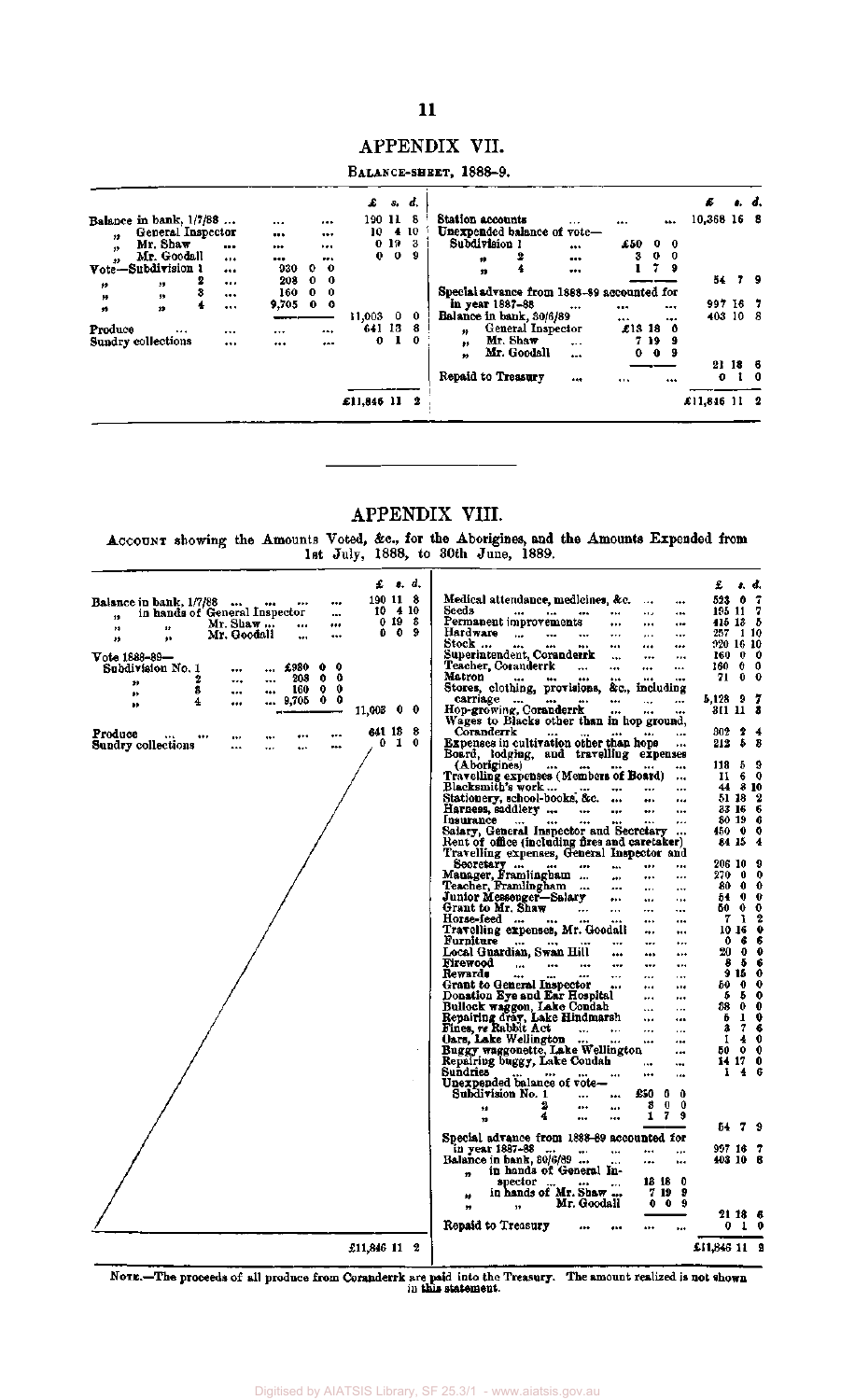#### APPENDIX IX.

**ACCOUNT** showing the Amounts Received from and the Amounts Expended on Coranderrk from the 1st July, 1888, to 30th June, 1889.



NOTE.—The proceeds of all produce from this Station are paid into the Treasury.

#### APPENDIX X.

ACCOUNT showing the Amounts Received from and the Amounts Expended on Framlingham from **1st** July, 1888, to 30th June, 1889.

|            |                      |      |      |          | £           |   | s, d.        | £                                                                                           |          | s. d.          |
|------------|----------------------|------|------|----------|-------------|---|--------------|---------------------------------------------------------------------------------------------|----------|----------------|
| Produce    |                      | <br> |      |          | 306 17      |   | 1            | Manager<br>270<br><br><br><br>***<br>                                                       |          | $0\quad 0$     |
| Grazing    | $\cdots$             | <br> | <br> |          | 18          | 0 | $\mathbf{0}$ | <b>Teacher</b><br>80<br>$\ddotsc$<br>$\cdots$<br><br>$\ddotsc$<br><br>$\cdots$              |          | $0\quad 0$     |
| To Balance | $\ddot{\phantom{a}}$ | <br> | <br> | $\cdots$ | 1,823       | 1 | 8            | Medical attendance, medicines, &c.<br>$\ddotsc$<br>                                         | 213 15 0 |                |
|            |                      |      |      |          |             |   |              | Provisions, &c.<br>666<br>$\cdots$<br>$\cdots$<br><br>$\cdots$<br>                          |          | 5 <sub>1</sub> |
|            |                      |      |      |          |             |   |              | Clothing<br>252<br><br><br>$\cdots$<br>$\cdots$<br><br>$\cdots$                             |          | $1\quad$       |
|            |                      |      |      |          |             |   |              | Wages to Blacks<br>$\ddot{\phantom{a}}$<br>$\cdots$<br>$\ddot{\phantom{0}}$<br>$\cdots$<br> | 81 13 2  |                |
|            |                      |      |      |          |             |   |              | Carriage of stores<br>22<br>$\cdots$<br><br>$***$<br><br>$\cdots$                           |          | 10             |
|            |                      |      |      |          |             |   |              | Cultivation<br>20<br><br><br><br>$\ddotsc$<br>                                              |          | 0 <sub>0</sub> |
|            |                      |      |      |          |             |   |              | Permanent improvements<br><br>$\cdots$<br>                                                  | 74 15 1  |                |
|            |                      |      |      |          |             |   |              | 187<br>Stock<br><br><br><br><br><br>$\ddot{\phantom{a}}$                                    |          | 0 <sub>0</sub> |
|            |                      |      |      |          |             |   |              | <b>Insurance</b><br>$\ddotsc$<br><br><br><br><br>                                           | 5110     |                |
|            |                      |      |      |          |             |   |              | Blacksmith's work<br>25<br><br><br><br>$\ddotsc$                                            |          | 0 <sub>2</sub> |
|            |                      |      |      |          |             |   |              | Stationery<br><br><br><br><br><br>$\cdots$                                                  | 10163    |                |
|            |                      |      |      |          |             |   |              | Seeds<br>$\bullet\bullet\bullet$<br><br><br><br><br>$\cdots$                                | 107 13 5 |                |
|            |                      |      |      |          |             |   |              | Hardware<br>$\ddot{\phantom{a}}$<br><br><br>$\cdots$<br><br>                                | 95 16 4  |                |
|            |                      |      |      |          |             |   |              | 18<br>Saddlery, &c.<br><br><br><br><br>                                                     |          | 2 <sub>6</sub> |
|            |                      |      |      |          |             |   |              | Travelling expenses, Mr. Goodall<br>$\cdots$<br>$\cdots$                                    | 10 16 0  |                |
|            |                      |      |      |          |             |   |              | Aborigines<br><br>$\cdots$<br>,,                                                            | 1        | 40             |
|            |                      |      |      |          |             |   |              | Horse-feed<br>7<br>$\ddot{\phantom{a}}$<br><br><br><br>$\cdots$<br>                         |          | $1 \t2$        |
|            |                      |      |      |          |             |   |              | Fines, re Rabbit Act<br>$\cdots$<br><br>$\cdots$<br>                                        | В        | 76             |
|            |                      |      |      |          | £2,147 18 9 |   |              | £2,147 18 9                                                                                 |          |                |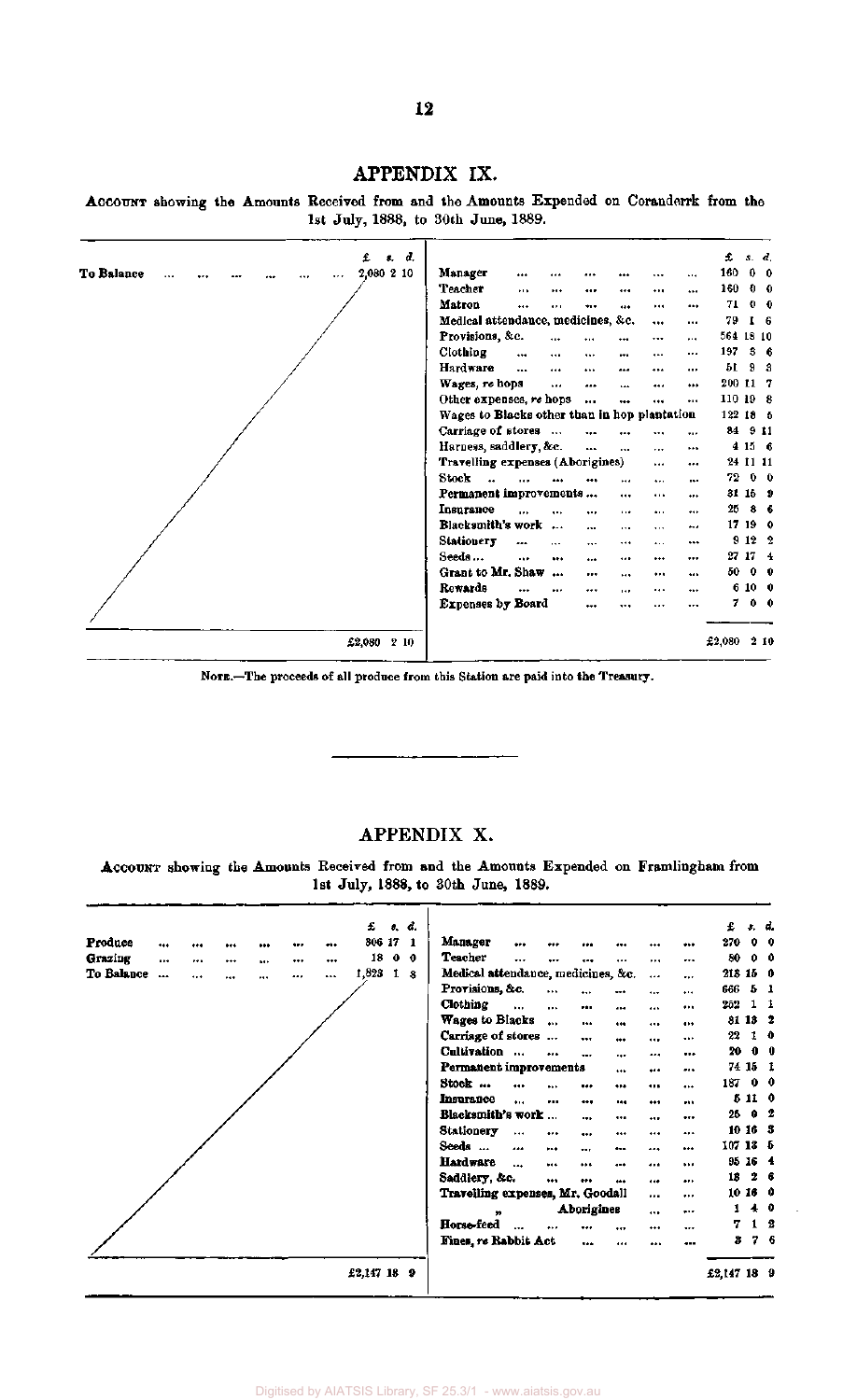#### APPENDIX XI.

ACCOUNT showing the Amounts Received from and the Amounts Expended on Lake Condah from 1st July, 1888, to 30th June, 1889.

|                                                |          |          |          |            | s. d.        |                                    |            |                             |          |                  |            |            |         | s. d.                               |  |
|------------------------------------------------|----------|----------|----------|------------|--------------|------------------------------------|------------|-----------------------------|----------|------------------|------------|------------|---------|-------------------------------------|--|
| Proceeds from sale of wool                     | $\cdots$ | $\cdots$ | $\ldots$ | 131 11     | $\mathbf{3}$ | Medical attendance, medicines, &c. |            |                             |          |                  |            |            | 88 13 5 |                                     |  |
| To Balance<br>$\cdots$<br>$\cdots$<br>$\cdots$ | 992      |          | $\cdots$ | 1,321 14 2 |              | Provisions, &c.                    | $\dddotsc$ | $\cdots$                    | $\cdots$ |                  | $\dddot{}$ | 471 10 9   |         |                                     |  |
|                                                |          |          |          |            |              | Clothing<br>                       |            |                             |          |                  |            | 248 19 10  |         |                                     |  |
|                                                |          |          |          |            |              | Carriage of stores                 |            | $\mathbf{r}$                |          |                  |            |            | 70 12 3 |                                     |  |
|                                                |          |          |          |            |              | Improvements                       |            | $\mathcal{W}^{\mathcal{X}}$ | $\cdots$ |                  |            | 50         | 5       |                                     |  |
|                                                |          |          |          |            |              | Stock<br>$\cdots$                  | $\dddot{}$ |                             |          | $\dddot{\cdots}$ |            | 457        | 5       |                                     |  |
|                                                |          |          |          |            |              | <b>Stationery</b><br>              |            | $\dddot{}$                  |          | $\cdots$         | $\cdots$   |            | 6       |                                     |  |
|                                                |          |          |          |            |              | Seeds<br>                          |            |                             | 2.7      | $\dddotsc$       | $\cdots$   |            | 4 12 11 |                                     |  |
|                                                |          |          |          |            |              | Reward<br>                         |            | $$                          |          |                  |            | 3          | 5       |                                     |  |
|                                                |          |          |          |            |              | Travelling expenses (Aborigines)   |            |                             |          |                  |            |            | 3 18    | $\mathbf{0}$                        |  |
|                                                |          |          |          |            |              | Repairing buggy                    | $\cdots$   |                             | $\cdots$ |                  |            | 14 17      |         | $\Omega$                            |  |
|                                                |          |          |          |            |              | <b>Bullock waggon</b>              | $\dddotsc$ | $\dddot{}$                  | $\cdots$ | W.               | $\cdots$   | 38         |         | $\begin{matrix} 0 & 0 \end{matrix}$ |  |
|                                                |          |          |          | £1,453 5   | 5            |                                    |            |                             |          |                  |            | £1,453 5 5 |         |                                     |  |

#### APPENDIX XII.

ACCOUNT showing the Amounts Received from and the Amounts Expended on Lake Wellington from 1st July, 1888, to 30th June, 1889.

| $f$ , $s$ , $d$ .<br>To Balance<br>720 13<br><br>$\cdots$<br><br>$\ddotsc$<br> | Medical attendance, medicines, &c.<br>Provisions<br><br><br><br>Clothing<br><br>$\cdots$<br>       | <br>$\cdots$     | $\cdots$<br><br> | $\ddot{\phantom{a}}$<br><br>$\cdots$ | 24<br>414 14 6<br>175 17 8 |              | s. d.<br>$0\quad 0$                                 |
|--------------------------------------------------------------------------------|----------------------------------------------------------------------------------------------------|------------------|------------------|--------------------------------------|----------------------------|--------------|-----------------------------------------------------|
|                                                                                | Carriage of stores<br><br>$\cdots$<br>Improvements<br><br><br>Hardware<br>$\cdots$<br>$\cdots$<br> | <br><br>         | $\cdots$<br><br> | <br><br>                             | 17<br>17                   | 6 16 4<br>15 | 6 <sub>3</sub><br>$\bf{0}$                          |
|                                                                                | Oars<br>$$<br><br><br><br>Buggy waggonette<br>$\cdots$<br>Harness, &c<br><br>                      | <br>$\cdots$<br> | <br><br>         | <br><br>                             | 50<br>13                   | $^{\circ}$   | $4\quad 0$<br>$\mathbf{0}$<br>$\boldsymbol{\theta}$ |
| £720 13 9                                                                      |                                                                                                    |                  |                  |                                      | £720 13 9                  |              |                                                     |

#### APPENDIX XIII.

ACCOUNT showing the Amounts Received from and the Amounts Expended on Lake Tyers from 1st July, 1888, to 30th June, 1889.

| Produce (bull)<br>To Balance<br> | <br>$\cdots$ | $$<br> | <br>$\cdots$ | <br>$\cdots$ | <br>$\cdots$ | £<br>12<br>1,013       | s.<br>$\mathbf{0}$<br>$\overline{2}$ | $d_{\cdot}$ | Medical attendance, medicines, &c.<br>Provisions, &c.<br>Clothing<br>Carriage of stores<br>Stock<br>Hardware<br>Seeds<br>$\cdots$<br>Wages | $\cdots$<br>$\cdots$<br><br><br> | <br><br><br>$$<br>1.00<br> | $\cdots$<br>$\vdots$<br>$\cdots$<br>$\cdots$<br>$\dddot{\cdots}$ | $\cdots$<br>$\cdots$<br>$\cdots$<br><br><br>::: | $$<br><br>$\cdots$<br>$\cdots$<br>$\cdots$<br>$\dddot{\cdots}$ | $\cdots$<br><br><br><br>$$<br><br><br>$\cdots$ | 15<br>534<br>251 10<br>75 | 12 17 11<br>15 <sub>1</sub> | s. d.<br>$0\quad 0$<br>29 13 9<br>91 16 9 |
|----------------------------------|--------------|--------|--------------|--------------|--------------|------------------------|--------------------------------------|-------------|--------------------------------------------------------------------------------------------------------------------------------------------|----------------------------------|----------------------------|------------------------------------------------------------------|-------------------------------------------------|----------------------------------------------------------------|------------------------------------------------|---------------------------|-----------------------------|-------------------------------------------|
|                                  |              |        |              |              |              | £1,025 $2\overline{6}$ |                                      |             |                                                                                                                                            |                                  |                            |                                                                  |                                                 |                                                                |                                                | £1,025 2 6                |                             |                                           |

#### APPENDIX XIV.

ACCOUNT showing the Amounts Received from and the Amounts Expended on Lake Hindmarsh from 1st July, 1888, to 30th June, 1889.

| Proceeds sale of wool<br>Sale of wheat |     | <br><br><br> | <br>$\cdots$ | $\cdots$<br> | 136           | $\overline{2}$ | 9 | Medical attendance, medicines, &c.<br>Provisions, &c. |            | $\cdots$ |                       |          | $\cdots$       | $\dddotsc$           | 429 14    |       |          |
|----------------------------------------|-----|--------------|--------------|--------------|---------------|----------------|---|-------------------------------------------------------|------------|----------|-----------------------|----------|----------------|----------------------|-----------|-------|----------|
| To Balance<br>$\cdots$                 |     | <br>$\cdots$ |              |              | 1,155 19 10   |                |   | Clothing                                              |            | $\cdots$ | $\cdots$              |          |                | $\cdots$             | 139 12    |       |          |
|                                        | 333 |              |              |              |               |                |   | Carriage of stores                                    |            |          | $\cdots$              | $\cdots$ | $\cdots$       |                      |           | 12 19 |          |
|                                        |     |              |              |              |               |                |   | Improvements                                          |            | $\cdots$ | $\dddot{\phantom{0}}$ |          |                |                      | 240 15    |       |          |
|                                        |     |              |              |              |               |                |   | <b>Stock</b><br>$\overline{\phantom{a}}$              | $\cdots$   |          |                       |          |                |                      | 129 11 10 |       |          |
|                                        |     |              |              |              |               |                |   | <b>Harness</b>                                        | $\dddotsc$ |          | $\cdots$              | $\cdots$ | $\ddotsc$      |                      |           | 2 18  | -6       |
|                                        |     |              |              |              |               |                |   | Hardware                                              |            |          | $\cdots$              |          | $\cdots$       | $\cdots$             |           | 49 14 | 9        |
|                                        |     |              |              |              |               |                |   | <b>Wages</b>                                          |            |          |                       | $\cdots$ |                |                      |           | 514   | $\Omega$ |
|                                        |     |              |              |              |               |                |   | Cultivation                                           |            |          |                       | $\cdots$ |                |                      | 192       | ь     |          |
|                                        |     |              |              |              |               |                |   | Repairing dray                                        |            |          | $\cdots$              |          | 223<br>        | 10092                | 5         |       | 0        |
|                                        |     |              |              |              |               |                |   | Blacksmith's work                                     |            |          | Ц.                    | -526<br> | me<br>$\cdots$ | $\cdots$<br>$\cdots$ |           |       |          |
|                                        |     |              |              |              |               |                |   | Seeds<br>                                             |            |          |                       | $\cdots$ |                | $\dddotsc$           | 40        | 6     | 3        |
|                                        |     |              |              |              | £1,329 $5\,2$ |                |   |                                                       |            |          |                       |          |                |                      | £1,329    |       |          |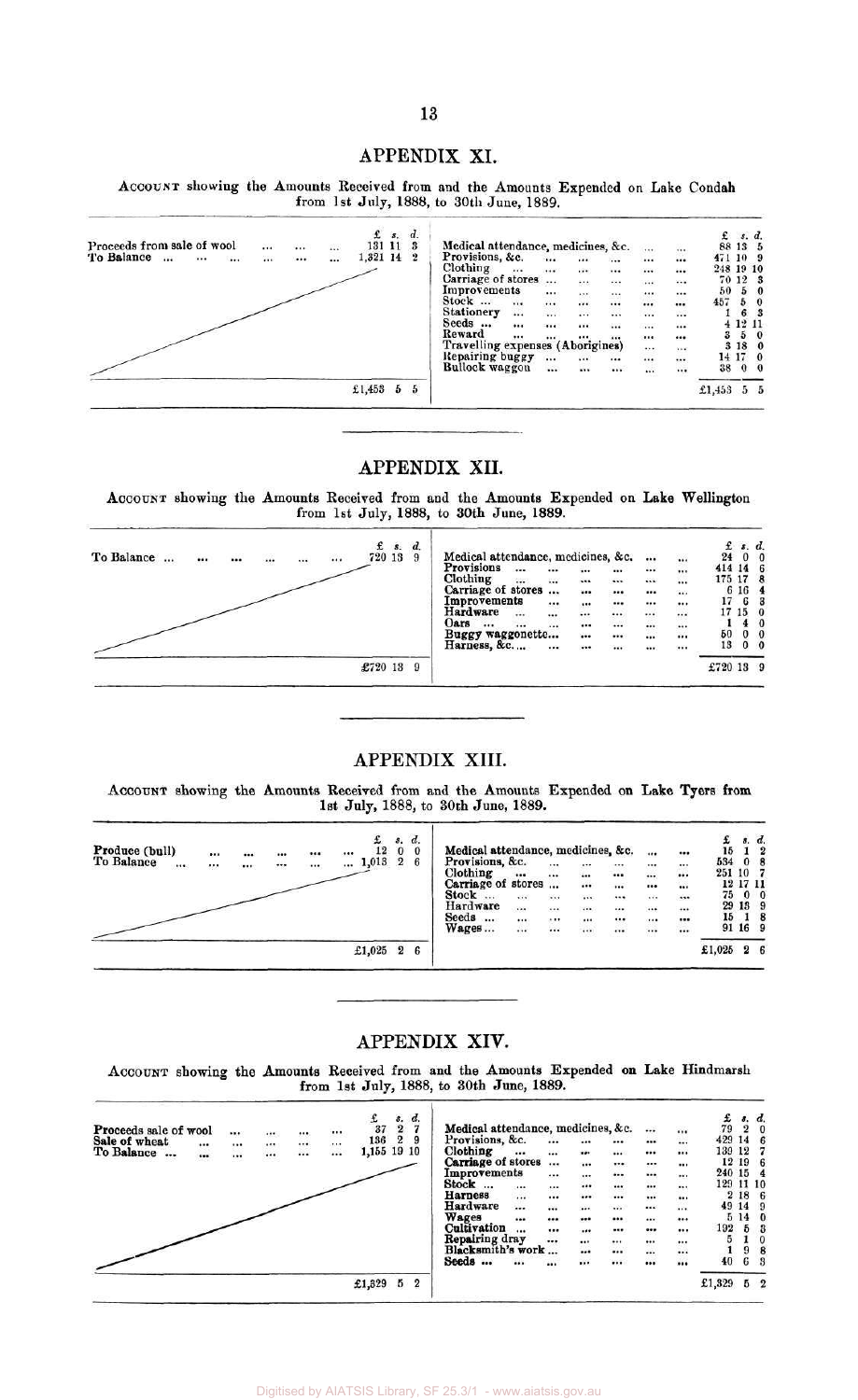#### APPENDIX XV.

ACCOUNT showing the Amounts Received from and the Amounts Expended on Melbourne from the 1st July, 1888, to 30th June, 1889.

| £<br>s. d.<br>To Balance<br>967 18<br>2<br>$\ddotsc$<br><br><br> | General Inspector and Secretary, salary<br>$\cdots$<br>Junior messenger<br>$\mathbf{r}$<br><br><br>Rent of office, fires, and caretaker<br><br>$\cdots$<br>Stationery, &c.<br><br>$\cdots$<br>$\cdots$<br><br><br>Board and lodging (Blacks)<br><br><br>$\cdots$                                                                         | 450<br>54<br>80   | 84 15 4<br>79 18 10 | e. d.<br>0 <sub>0</sub><br>0 <sub>0</sub><br>36 |
|------------------------------------------------------------------|------------------------------------------------------------------------------------------------------------------------------------------------------------------------------------------------------------------------------------------------------------------------------------------------------------------------------------------|-------------------|---------------------|-------------------------------------------------|
|                                                                  | Travelling expenses (Board)<br>$\cdots$<br><br><br>(General Inspector)<br>$\cdots$<br>Grant to General Inspector<br>$\cdots$<br>$\cdots$<br><br>Hardware<br>$\cdots$<br>$\cdots$<br><br><br><br>Furniture<br><br><br>$\cdots$<br>$$<br>$\cdots$<br>$\cdots$<br>Sundries<br><br><br><br><br><br><br>Donation-Eye and Ear Hospital<br><br> | 4<br>50<br>0<br>5 | 206 10 9<br>4.      | 60<br>0 <sub>0</sub><br>29<br>66<br>-6<br>50    |
| £967 13<br>2                                                     |                                                                                                                                                                                                                                                                                                                                          | £967 13 2         |                     |                                                 |

#### APPENDIX XVI.

STATEMENT of Total Cost of Clothing, Provisions, &c. (including Transport thereof), Paid for the use of the Aborigines, from the 1st July, 1888, to 30th June, 1889.

|                        |          |           |                  |         |          | £      | 8. | d. |
|------------------------|----------|-----------|------------------|---------|----------|--------|----|----|
| Coranderrk             |          |           | <br>             |         | <br>     | 846    | 12 | з  |
| Framlingham            |          |           | <br>             |         | <br>     | 940    | 7  | 2  |
| Lake Condah            |          | $\cdots$  | <br>$\mathbf{a}$ |         | <br>     | 791    | 2  | 10 |
| Lake Wellington        |          |           | <br>$\cdots$     |         | <br>     | 597    | 8  | 6  |
| Lake Tvers             |          | $\cdots$  | <br>             |         | <br>     | 798    | 9  | 2  |
| Lake Hindmarsh         |          | $\ddotsc$ | <br>             |         | <br>---  | 582    | 6  | 7  |
| Swan Hill and District |          |           | <br>             |         | <br>     | 185    | 15 | 4  |
| Apsley                 |          |           | <br>             |         | <br>---  | 34     | 9  | 5  |
| Casterton              |          |           | <br>             | $+ + 4$ | <br>     | 47     | 2  | 8  |
| <b>Echuca</b>          | 189      |           | <br>             |         | <br>     | 81     | 17 | Б  |
| Wangaratta             | $\cdots$ |           | <br>             |         | <br>     | 60     | 8  | 9  |
| Colac                  |          |           | <br>             |         | <br>10.4 | 2      | 3  | 9  |
| Beaufort               | $\cdots$ |           | <br>             |         | <br>     | 36     | 0  | 0  |
| Koondrook              | $\cdots$ | $\cdots$  | <br>             |         | <br>     | 124    | 2  | 6  |
|                        |          |           |                  |         |          | £5,128 | 6  | 4  |

### APPENDIX XVII.

STATION AND DEPÔTS ACCOUNTS.

|                               |           |          |       |          |              | £       | s. d.       |              |  |
|-------------------------------|-----------|----------|-------|----------|--------------|---------|-------------|--------------|--|
| Coranderrk                    |           |          |       |          | <br>$***$    | 2,080   |             | 2 10         |  |
| Framlingham                   | $\cdots$  |          |       |          | <br>         | 2,147   | 18          | $\bullet$    |  |
| Lake Condah                   |           |          |       |          | <br>         | 1,458   | 5           | 5            |  |
| Lake Wellington               |           |          |       | $\cdots$ | <br>         | 720     | 13          | 9            |  |
| Lake Tyers                    |           |          |       |          |              | 1,025   | 2           | 6            |  |
| Lake Hindmarsh                |           |          |       |          | <br>         |         |             |              |  |
| Melbourne                     |           | $***$    | $***$ |          | <br>         | 1,329   | 5           | 2            |  |
|                               | $\bullet$ |          |       |          | <br>---      | 967     | 13          | $\mathbf{2}$ |  |
| Swan Hill and District        |           |          |       |          | <br>         | 244 15  |             | 10           |  |
| Apsley<br>$\ddotsc$           |           |          |       |          | <br>         | 34      | 9           | 5            |  |
| <b>Casterton</b><br>$\ddotsc$ |           |          |       | .        | <br>         | 47      | 2           | 8            |  |
| Camperdown                    |           | $$       |       | 77.4     | <br>         | 10      | 10          | 0            |  |
| Echuca<br>$\cdots$            |           |          |       |          | <br>         | 83      | 7           | б            |  |
| Wangaratta                    | ,         |          |       |          |              | 60      | 8           | 9            |  |
| Colac                         |           |          |       |          | <br>         |         |             |              |  |
| <br>Beaufort                  |           | $***$    |       |          | <br>         | 2       | 7           | 0            |  |
|                               |           |          |       |          | <br>         | 86      | 0           | 0            |  |
| Koondrook                     |           | $\cdots$ |       |          | <br>$\cdots$ | 124     | $\mathbf 2$ | 6            |  |
| Warracknabeal                 |           |          |       |          | <br>         |         | 111         | 6            |  |
|                               |           |          |       |          |              |         |             |              |  |
|                               |           |          |       |          |              | £10,368 | 16          | 8            |  |
|                               |           |          |       |          |              |         |             |              |  |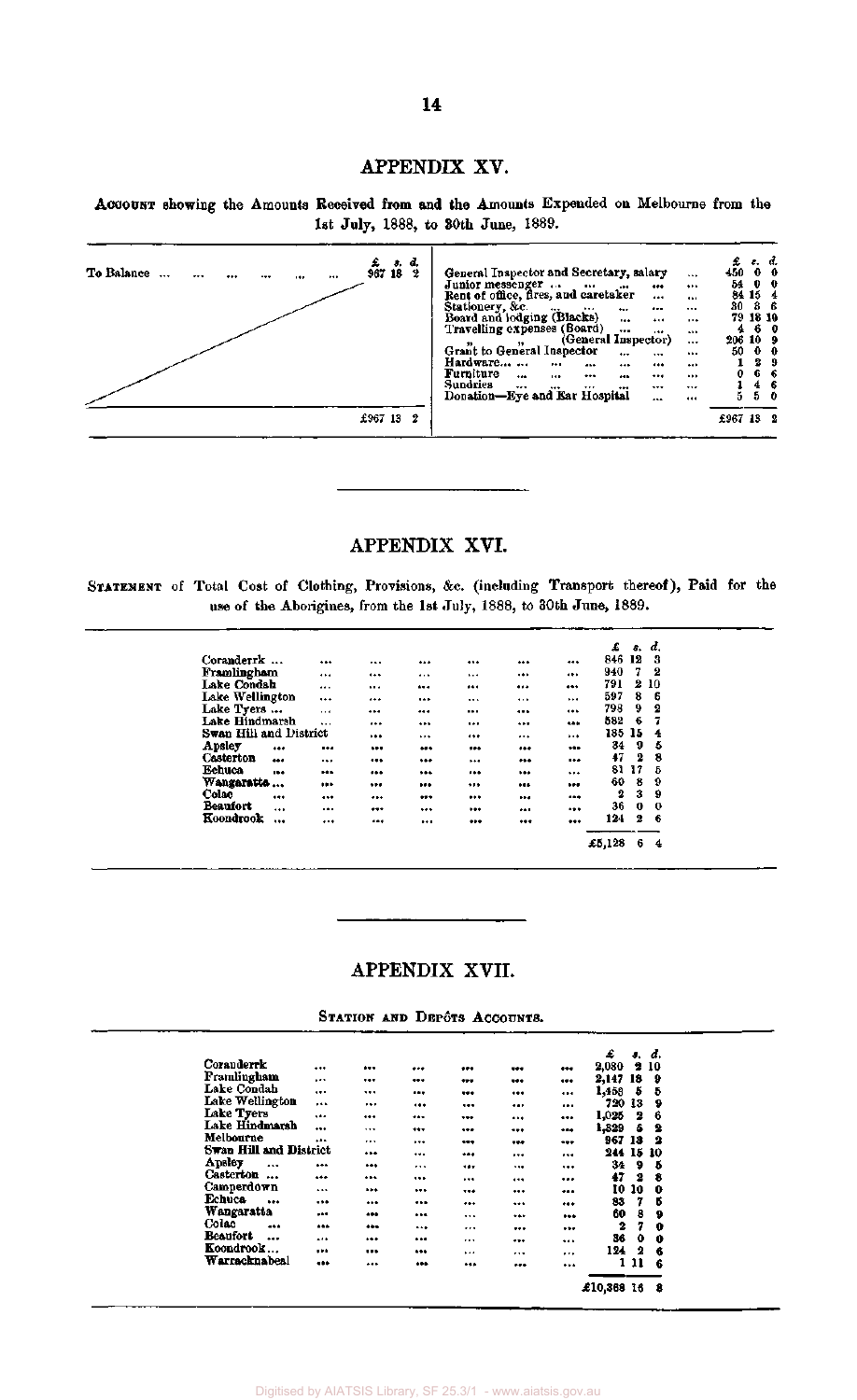#### APPENDIX XVIII.

## TABULAR STATEMENT of the Amounts Paid for each Station from 1st July, 1888, to 30th June, 1889.

| Station.        |                         | Salaries.      | Wages to Aborigines. | Provisions. | Clothing.         | Improvements. | Hardware. | Medical Attendance.<br>æc. | Stock.    | Other Expenses. | Total.                     |
|-----------------|-------------------------|----------------|----------------------|-------------|-------------------|---------------|-----------|----------------------------|-----------|-----------------|----------------------------|
|                 |                         | f: d.          | $f$ $f$ . $d$ .      | £ 8. d.     | $f$ , $s$ , $d$ , | $E$ s.d.      | 2.3.5     | $x \cdot d$                | $E$ s.d.  | $E$ a. d.       | $\mathfrak{L}$ $s$ , $d$ , |
| Coranderrk      | $\cdots$                | <b>891 0 0</b> | 323100               | 564 18 10   | 197 3 6           | 31 15 9       | 5193      | 79 1 6                     | 72 0 0    | $369 + 0$       | $2,080$ 2 10               |
| Framlingham     | $\bullet\bullet\bullet$ | 850 0 0        | 81 13 2              | 666 5 1     | $252$ 1 1         | 74 15 1       | 95 16 4   | 213 15 0                   | 18700     | 226 13 0        | 2,147 18 9                 |
| Lake Condah     |                         |                | $***$                | 471 10 9    | 248 19 10         | $50\ 5\ 0$    |           | 88 18 5                    | 457 5 0   | 136 11 5        | $1,453$ $5$ $5$            |
| Lake Wellington | $\cdots$                |                | $\cdots$             | $414$ 14 6  | 175 17 8          | 1768          | 17 15 0   | 24 0 0                     | $\cdots$  | 71 0 4          | 720 13 9                   |
| Lake Tyers      |                         |                | 91 16 9              | 534 0 8     | 251 10 7          | $\cdots$      | 29 13 9   | 15 1 2                     | 75 0 0    | 27 19 7         | $1,025$ 2 6                |
| Lake Hindmarsh  | $$                      | $***$          | 5 14 0               | 429 14 6    | 189 12 7          | 240 15 4      | 49 14 9   | 79 2 0                     | 129 11 10 | 25502           | 1,329 5 2                  |

NOTE.—The Missionaries on the Mission Stations are paid by their respective Committees, and the Teachers by the Education Department.

#### APPENDIX XIX.

#### BOARD FOR THE PROTECTION OF THE ABORIGINES.

The Hon. the Chief Secretary, *Chairman.*  Alex. Morrison, Esq., LL.D., *Vice-Chairman.* 

Wm. Anderson, Esq., M.P. E. H. Cameron, Esq., M.P. Wm. Macredie, Esq., J.P.

J. R. Hopkins, Esq., J.P. A. A. Le Souef, Esq., J.P. C. M. Officer, Esq., M.P.

*W.* E. Morris, Esq.

A. M. A. PAGE, Esq., J.P., General Inspector and Secretary.

Office: City Bank Chambars.